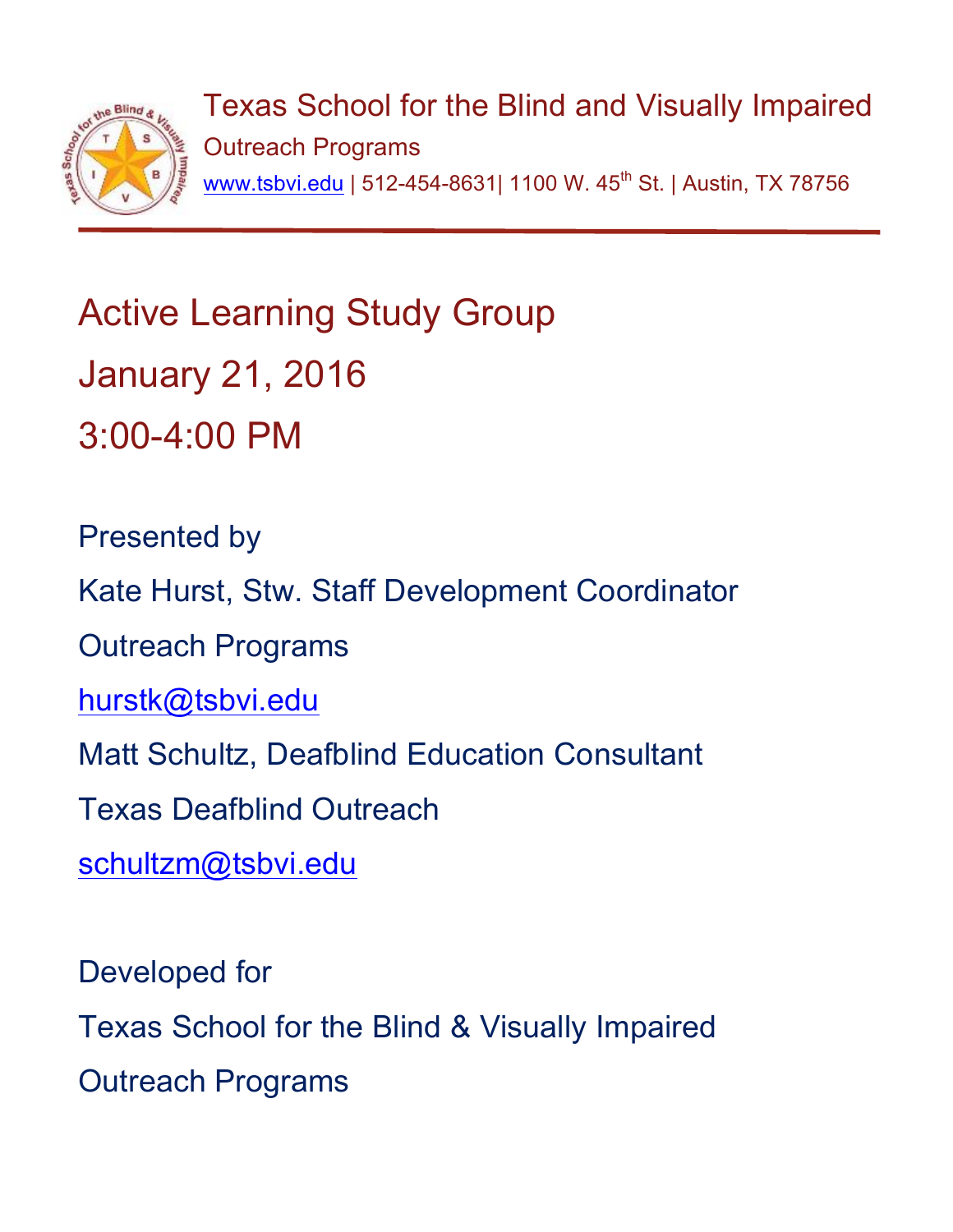### **You are being recorded…..**

By participating in this event, participants acknowledge that the event will be recorded and made available by TSBVI to others on the internet. Participants acknowledge that their attendance, and that their audio, written, video and other participation in the event will be recorded and made available to others during and after the event.

By participating in the event, participants acknowledge that they waive all rights to confidentiality related to their participation in this event, and that TSBVI is held harmless from any claims of liability related to their participation, including the redistribution of the event.

#### **Housekeeping**

- Download handouts and sign-in roster
- Send sign-in roster to keithc@tsbvi.edu or fax to 512-206-9320
- Make sure you registered and complete evaluation within 60 days including code for ACVREP/SBEC credit
- View captions in a separate window at www.streamtext.net/text.aspx?event=TSBVI
- Part 1 of code: will be announced at the start of the webinar only. After 3:15 PM you will nto be able to get this information, so please do your best to be on time.

## **Adobe Connect Webinar Tour**

- For tips about screen navigation go to http://www.connectusers.com/tutorials/2008/11/meeting\_accessibility/
- Location of pods
- Power Point content included in your handout
- Poll participation enter response in chat if you cannot access the poll

Link to enter room: http://tsbvi.adobeconnect.com/active/

Audio: US (Toll Free): 1-888-394-8197 and use access code 324844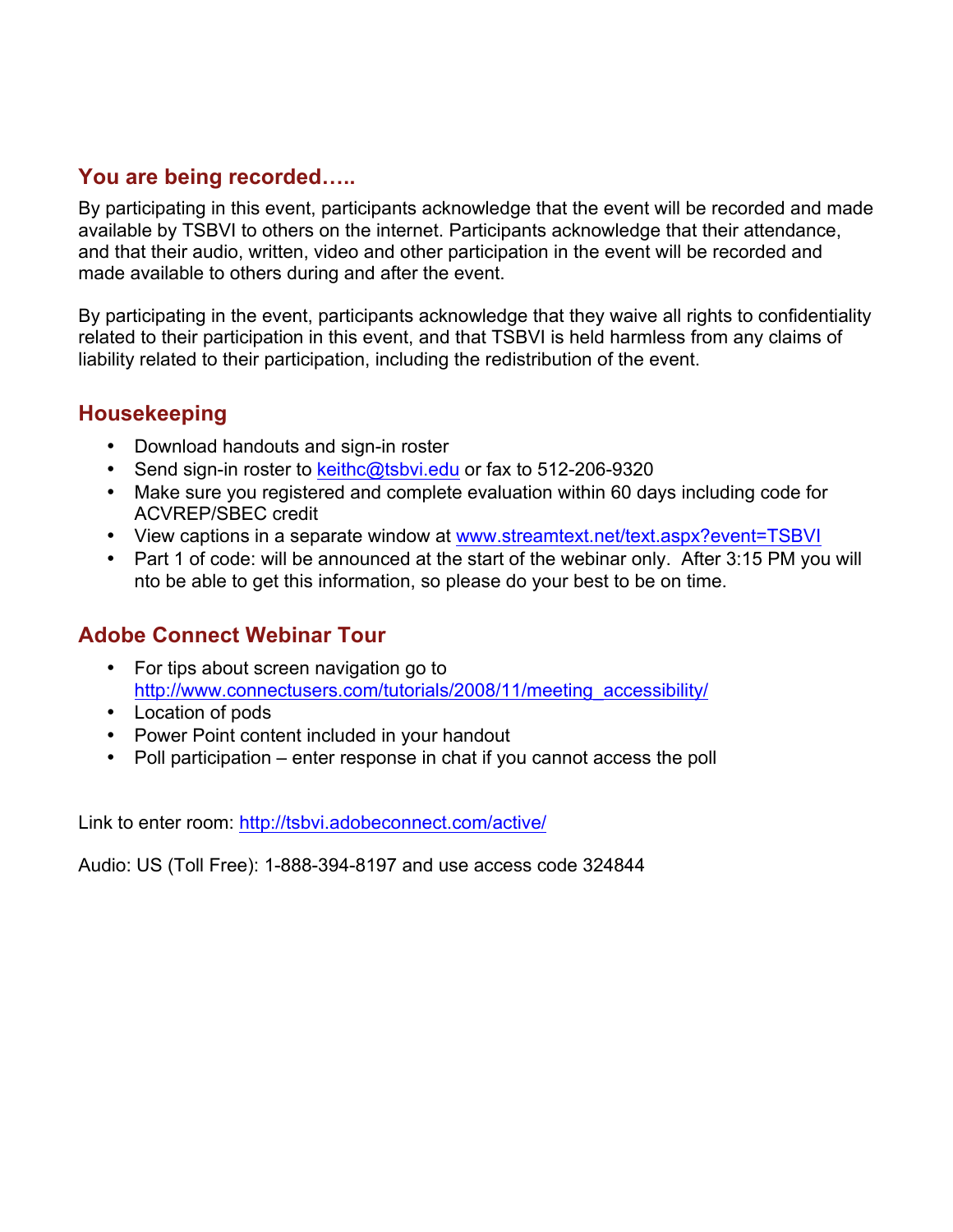# **Active Learning Study Group for January 21, 2016**

Facilitated by Kate Hurst, Statewide Staff Development Coordinator hurstk@tsbvi.edu Matt Schultz, Deafblind Consultant schultzm@tsbvi.edu

#### **Poll #1**

#### **Which fields have you completed so far?**

- Gross Movement
- Fine Movement
- Mouth Movement
- Visual Perception
- Auditory Perception
- Haptic-Tactile Perception
- Olfactory & Gustatory Perception
- Spatial Perception
- Object Perception
- Language
- Social Perception
- Emotional Perception
- Perception through Play and Activity
- Toilet Skills
- Undressing & Dressing Skills
- Personal Hygiene Skills
- Eating Skills

#### **Poll #2**

#### **Were you able to video tape your student?**

- Yes
- No

#### **Special Guests from Penrickton Center for Blind Children**

Patty Obrzut and Jessica Russell

#### **LiveBinder**

http://www.livebinders.com/edit/index/1781034?tabid=6b8f8bd0-10f7-fa99-8868- 51a13eb5863b#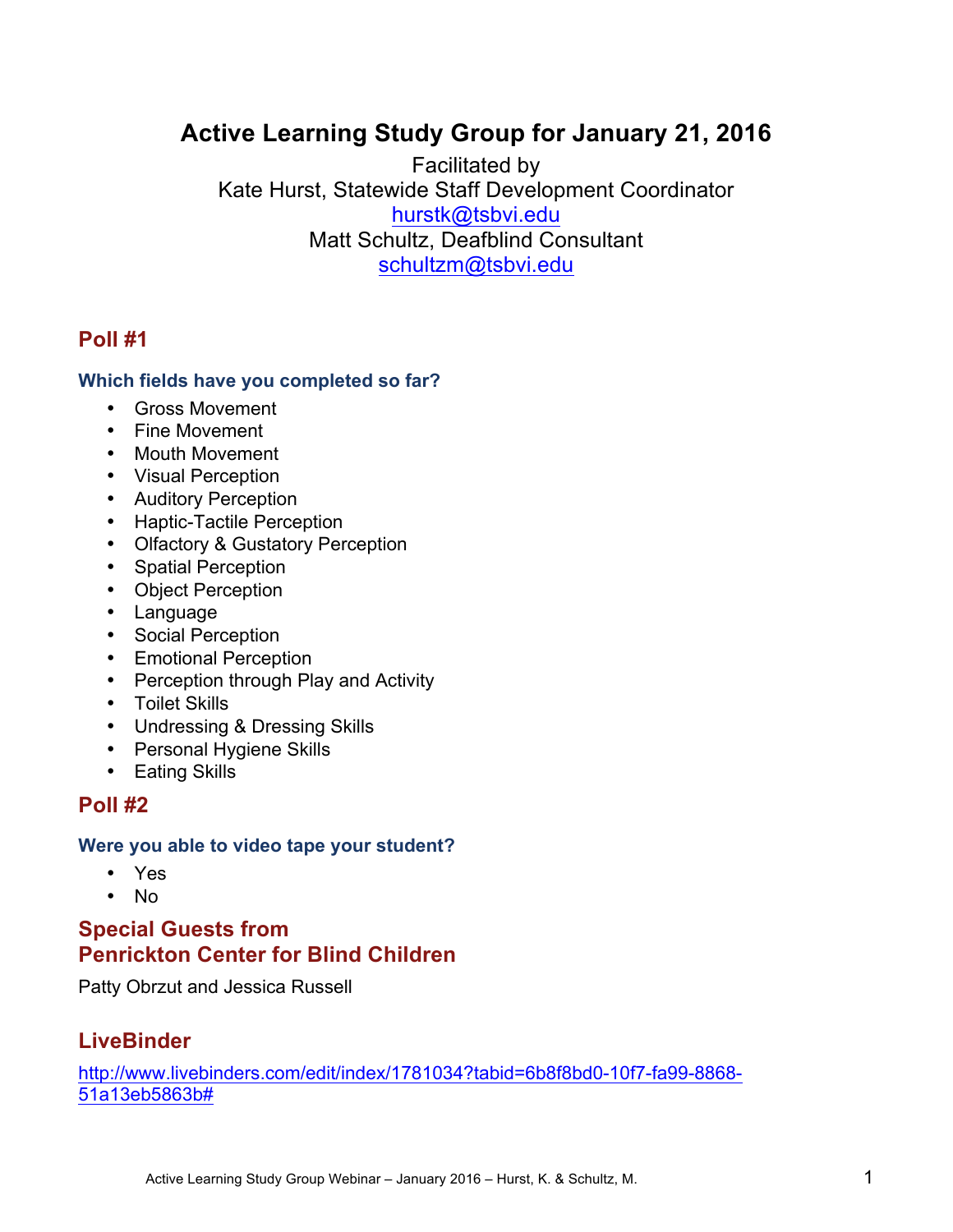## **Fine Movement Video**

Clips of Kamryn at a Position Board and in a Little Room

### **Questions about Fine Movement**

| F002 | Performs circular movements with arms – Not sure what type of movement we are<br>looking for here?                                                                                    |
|------|---------------------------------------------------------------------------------------------------------------------------------------------------------------------------------------|
| F005 | Grasps reflexively – Does this mean ever or only grasps this way?                                                                                                                     |
| F012 | In the Little Room: learns various ways of grasping - Is this asking about having<br>various ways of grasping or if grasping is one of the things she is doing in the Little<br>Room? |
| F027 | Grasps an object, most often by using left hand – How does this relate to F055?                                                                                                       |
| F050 | Grasps and release own feet - Elaborate on what we should be looking for?                                                                                                             |
| F051 | Manipulates own feet - In any particular way? Touches, scratches, ????                                                                                                                |
| F055 | Grasps using left or right hand without preference - See F027                                                                                                                         |
| F059 | Uses the Little Room to promote object permanence – What does this mean?                                                                                                              |

# **Fine Movement Milestones – Our Student**

| <b>Fine Movement Milestones</b> |                                                                                                 |              |           |  |  |  |  |  |  |  |
|---------------------------------|-------------------------------------------------------------------------------------------------|--------------|-----------|--|--|--|--|--|--|--|
| Level                           | <b>Milestones</b>                                                                               | <b>Yes</b>   | <b>No</b> |  |  |  |  |  |  |  |
| 0-3 months                      | Grasps reflexively; uses the ulnar grip (see F011)                                              |              |           |  |  |  |  |  |  |  |
| 3-6 months                      | Puts hands together; grasps and keeps objects                                                   | $\checkmark$ |           |  |  |  |  |  |  |  |
| 6-9 months                      | Picks up small objects using index finger and thumb; explores<br>the characteristics of objects |              |           |  |  |  |  |  |  |  |
| 9-12 months                     | Uses pincer grip; turns over objects                                                            |              |           |  |  |  |  |  |  |  |
| 12-15 months                    | Uses palmar grip with elbow lifted up; claps hands                                              |              |           |  |  |  |  |  |  |  |
| 15-18 months                    | Tears up a piece of paper, puts objects into a bowl or<br>cardboard box                         |              |           |  |  |  |  |  |  |  |
| 18-24 months                    | Collects several objects in one hand                                                            |              |           |  |  |  |  |  |  |  |
| 24-30 months                    | Unscrews small lids                                                                             |              |           |  |  |  |  |  |  |  |
| 30-36 months                    | Buttons 1-2 buttons                                                                             |              |           |  |  |  |  |  |  |  |
| 36-42 months                    | Removes objects from pocket (in clothes) by hand                                                |              |           |  |  |  |  |  |  |  |
| 42-48 months                    | Folds a piece of paper                                                                          |              |           |  |  |  |  |  |  |  |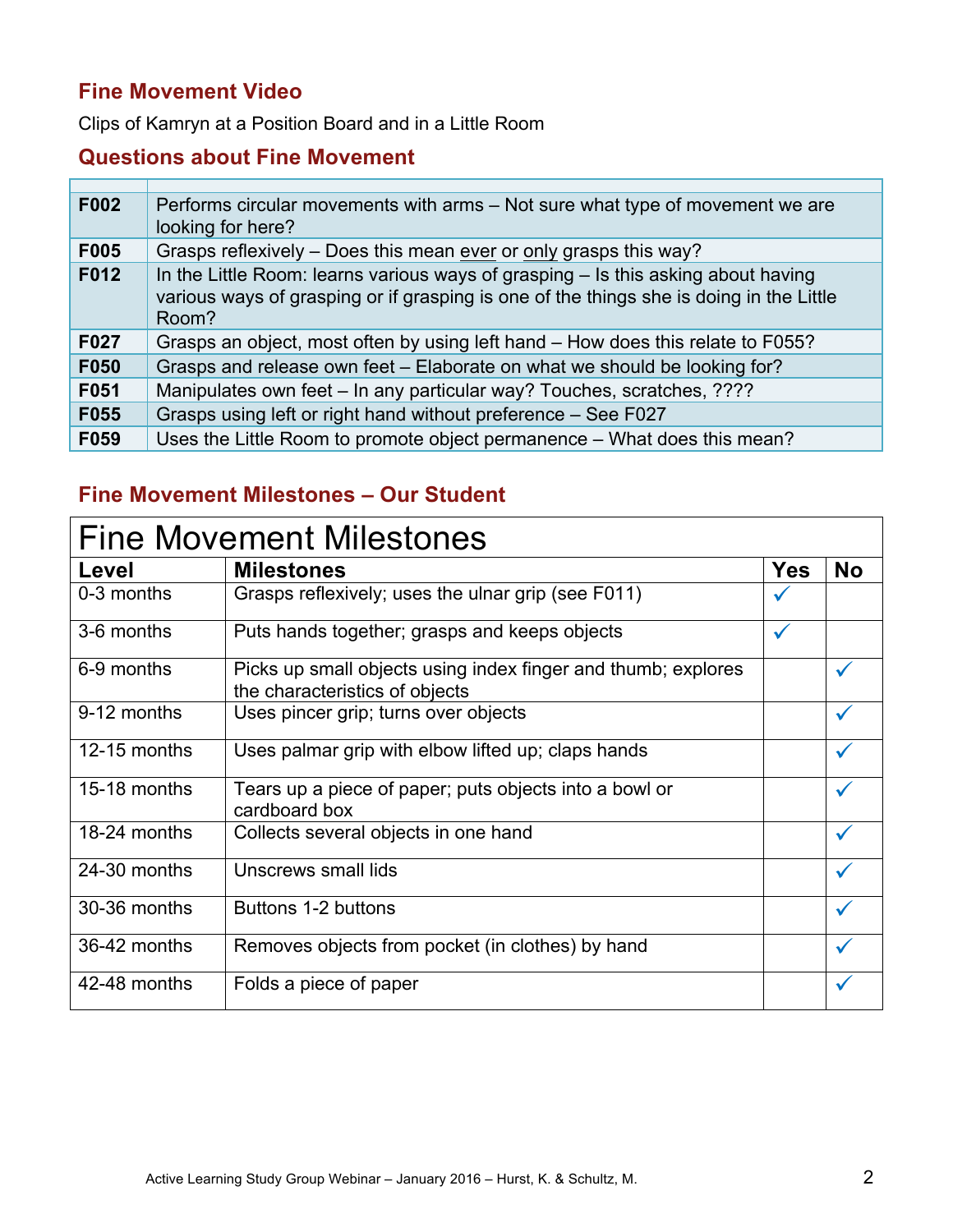# **Our Student 0-3 months**

|      | <b>Fine Movement</b>                                                                                 |                       |                       |                       | Level: 0-3 Months        |                                                  |                                                   |                                  |
|------|------------------------------------------------------------------------------------------------------|-----------------------|-----------------------|-----------------------|--------------------------|--------------------------------------------------|---------------------------------------------------|----------------------------------|
| No.  | <b>Function</b>                                                                                      | <b>Yes</b>            | <b>No</b>             | Don't<br><b>Know</b>  | <b>Was</b><br>able<br>to | Learning<br>has<br>begun                         | <b>Performed</b><br>in<br>favorable<br>conditions | <b>Performs</b><br>spontaneously |
| F001 | <b>Sucks fist</b><br>Puts back of<br>wrist in<br>mouth                                               |                       |                       | 12.15                 |                          | Has had<br>to mouth,<br>bites<br>back of<br>hand |                                                   |                                  |
| F002 | <b>Performs</b><br>circular<br>movements<br>with arms                                                |                       |                       | $\checkmark$<br>12.15 |                          |                                                  |                                                   |                                  |
| F003 | Reaches for<br>objects<br>without<br>grasping<br>them                                                | $\sqrt{12.15}$        |                       |                       |                          |                                                  |                                                   |                                  |
|      | More with<br>right than left                                                                         |                       |                       |                       |                          |                                                  |                                                   |                                  |
| F004 | Pushes<br>objects<br>within reach                                                                    | $\checkmark$ 12.15    |                       |                       |                          |                                                  |                                                   |                                  |
| F005 | Grasps<br>reflexively                                                                                | $\checkmark$<br>12.15 |                       |                       |                          |                                                  |                                                   |                                  |
| F006 | Closes hand<br>around (e.g.<br>hair, corner<br>of clothes or<br>bedclothes<br>with passive<br>thumb) | 12.15                 |                       |                       |                          |                                                  |                                                   |                                  |
| F007 | <b>Releases</b><br>grip without<br>awareness                                                         |                       | $\checkmark$<br>12.15 |                       |                          |                                                  |                                                   |                                  |
|      | Has a<br>positive and<br>purposeful<br>release                                                       |                       |                       |                       |                          |                                                  |                                                   |                                  |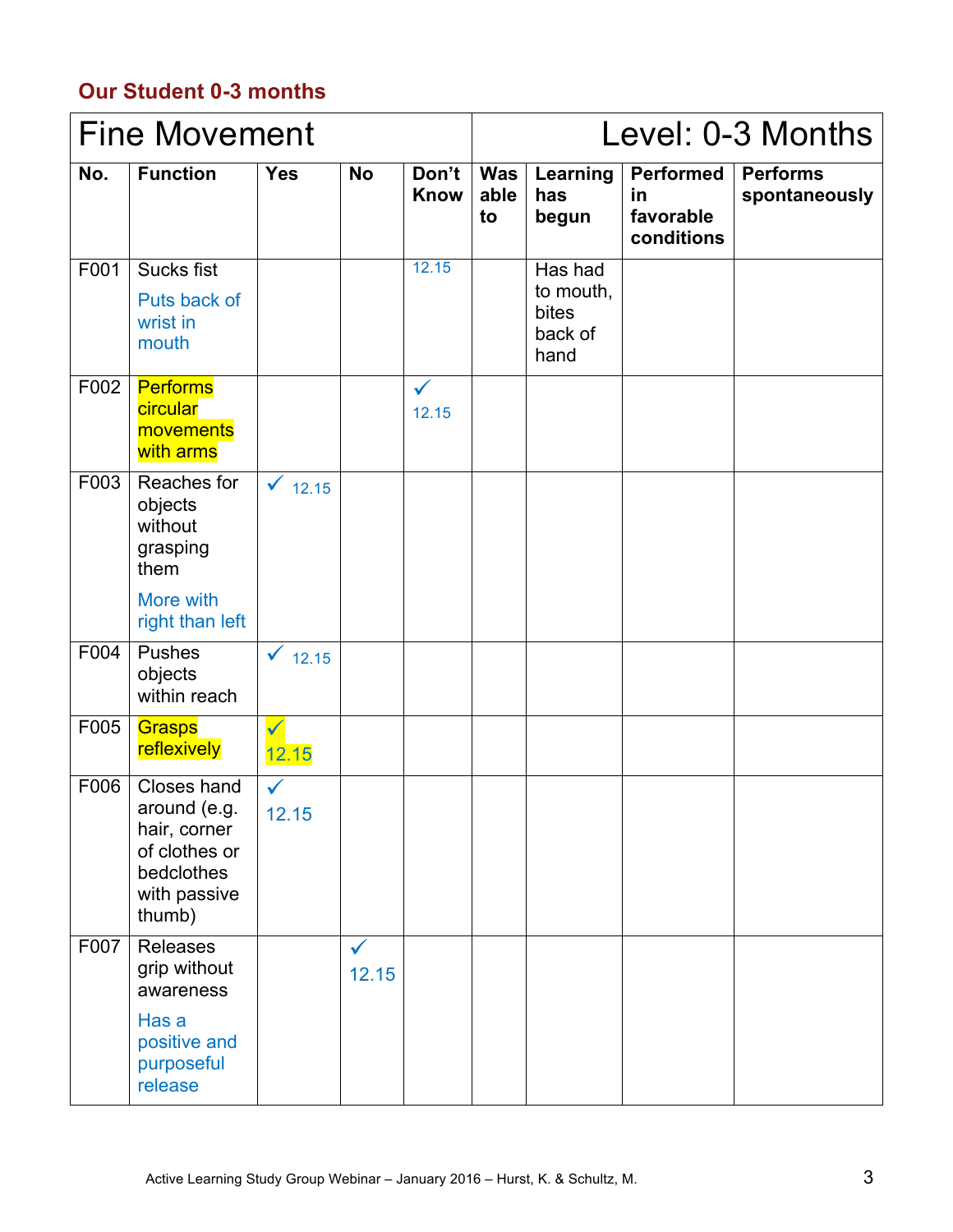|      | <b>Fine Movement</b>                                                                                                                                                                                                       |                       |                       |                      | Level: 0-3 Months |                          |                                                   |                                  |
|------|----------------------------------------------------------------------------------------------------------------------------------------------------------------------------------------------------------------------------|-----------------------|-----------------------|----------------------|-------------------|--------------------------|---------------------------------------------------|----------------------------------|
| No.  | <b>Function</b>                                                                                                                                                                                                            | <b>Yes</b>            | <b>No</b>             | Don't<br><b>Know</b> | Was<br>able<br>to | Learning<br>has<br>begun | <b>Performed</b><br>in<br>favorable<br>conditions | <b>Performs</b><br>spontaneously |
| F008 | <b>Scratches</b><br>skin, clothes,<br>sheet                                                                                                                                                                                | $\checkmark$<br>12.15 |                       |                      |                   |                          |                                                   |                                  |
| F009 | <b>Shows</b><br>interest in<br>tactile and<br>auditory<br>feedback<br>when<br>reaching out<br><b>Auditory</b><br>especially<br>bells,<br>vibrating<br>toothbrush-<br>likes spikey<br>balls, chains,<br>rough not<br>gritty | $\checkmark$<br>12.15 |                       |                      |                   | $\checkmark$<br>12.15    |                                                   |                                  |
| F010 | Repeats one<br>or more<br>movements<br>after a break<br>of 1-2<br>seconds                                                                                                                                                  | $\sqrt{12.15}$        |                       |                      |                   |                          |                                                   |                                  |
| F011 | Uses the<br>ulnar grip,<br>fingers $#3, 4,$<br>and 5 are the<br>strongest,<br>the thumb<br>does not<br>participate                                                                                                         | $\checkmark$<br>12.15 |                       |                      |                   |                          |                                                   |                                  |
| F012 | In the Little<br>Room:<br><b>learns</b><br>various ways<br>of grasping                                                                                                                                                     |                       | $\checkmark$<br>12.15 |                      |                   |                          |                                                   |                                  |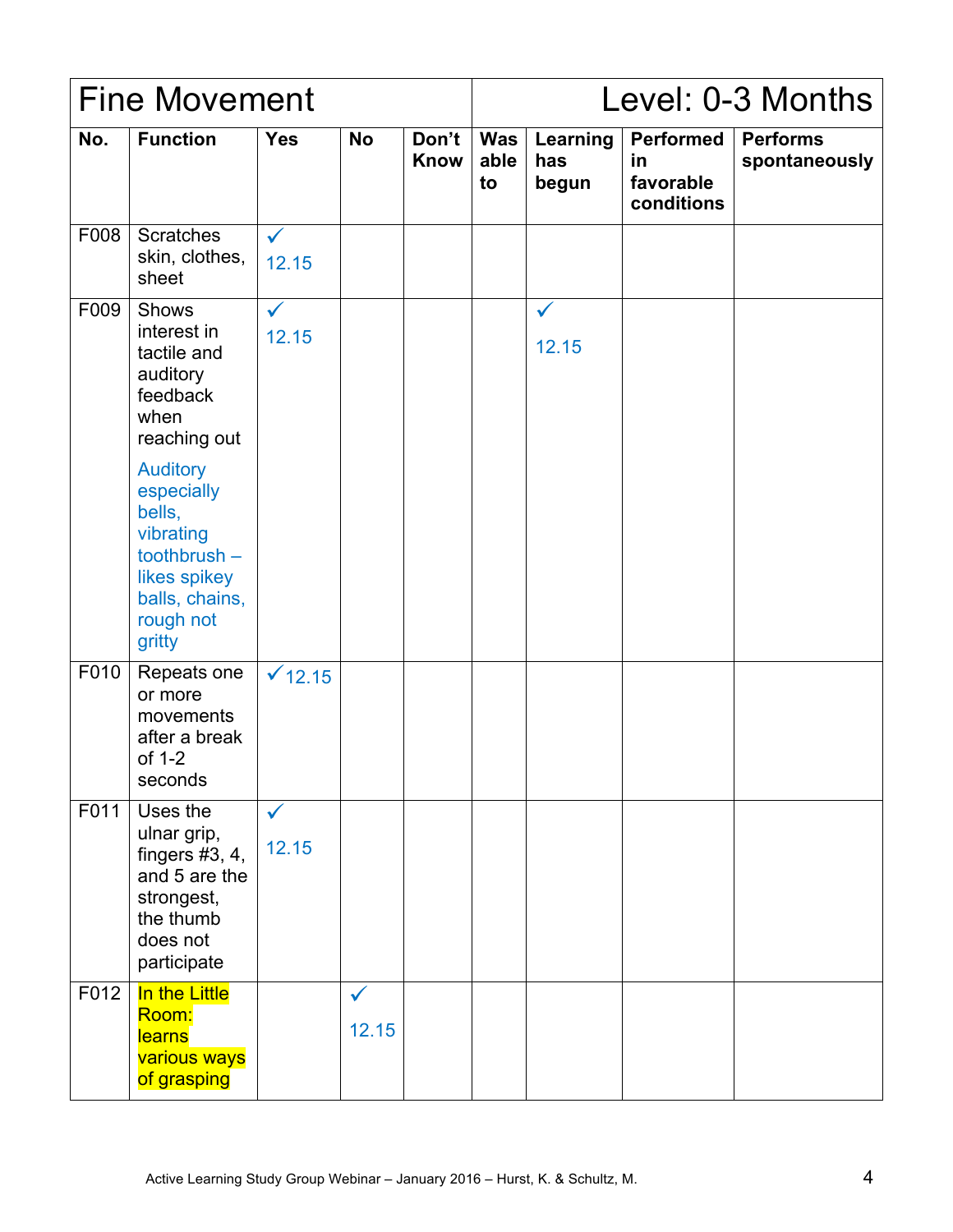| <b>Fine Movement</b> |                                           |            |           |               |                          | Level: 0-3 Months        |                                                          |                                  |  |
|----------------------|-------------------------------------------|------------|-----------|---------------|--------------------------|--------------------------|----------------------------------------------------------|----------------------------------|--|
| No.                  | <b>Function</b>                           | <b>Yes</b> | <b>No</b> | Don't<br>Know | <b>Was</b><br>able<br>to | Learning<br>has<br>begun | <b>Performed</b><br><u>in</u><br>favorable<br>conditions | <b>Performs</b><br>spontaneously |  |
| F013                 | Moves an<br>object to her<br>mouth        | 12.15      |           |               |                          | 12.15                    | 12.15                                                    |                                  |  |
| F014                 | Reaches<br>towards<br>dangling<br>objects | 12.15      |           |               |                          |                          |                                                          |                                  |  |

### **Our Student 3-6 months**

|      | <b>Fine Movement</b>                                                                      |                       |                       | Level: 3-6 Months |                   |                          |                                                   |                                  |
|------|-------------------------------------------------------------------------------------------|-----------------------|-----------------------|-------------------|-------------------|--------------------------|---------------------------------------------------|----------------------------------|
| No.  | <b>Function</b>                                                                           | <b>Yes</b>            | <b>No</b>             | Don't<br>Know     | Was<br>able<br>to | Learning<br>has<br>begun | <b>Performed</b><br>in<br>favorable<br>conditions | <b>Performs</b><br>spontaneously |
| F025 | Opens and<br>closes hand(s)<br>Palm up<br>usually, Left<br>hand<br><b>High motivation</b> | $\checkmark$<br>12.15 |                       |                   |                   | $\checkmark$<br>12.15    | 12.15                                             |                                  |
| F026 | Puts hands<br>together<br><b>Touching</b><br>fingertips                                   | $\checkmark$<br>12.15 |                       |                   |                   | $\checkmark$<br>12.15    |                                                   |                                  |
| F027 | <b>Grasps an</b><br>object, most<br>often by using<br>left hand                           | $\checkmark$<br>12.15 |                       |                   |                   |                          |                                                   |                                  |
| F028 | Practices<br>stretching and<br>flexing of<br>fingers                                      |                       | $\checkmark$<br>12.15 |                   |                   |                          |                                                   |                                  |
| F029 | Turns hands at<br>wrists                                                                  |                       | ✓<br>12.15            |                   |                   |                          |                                                   |                                  |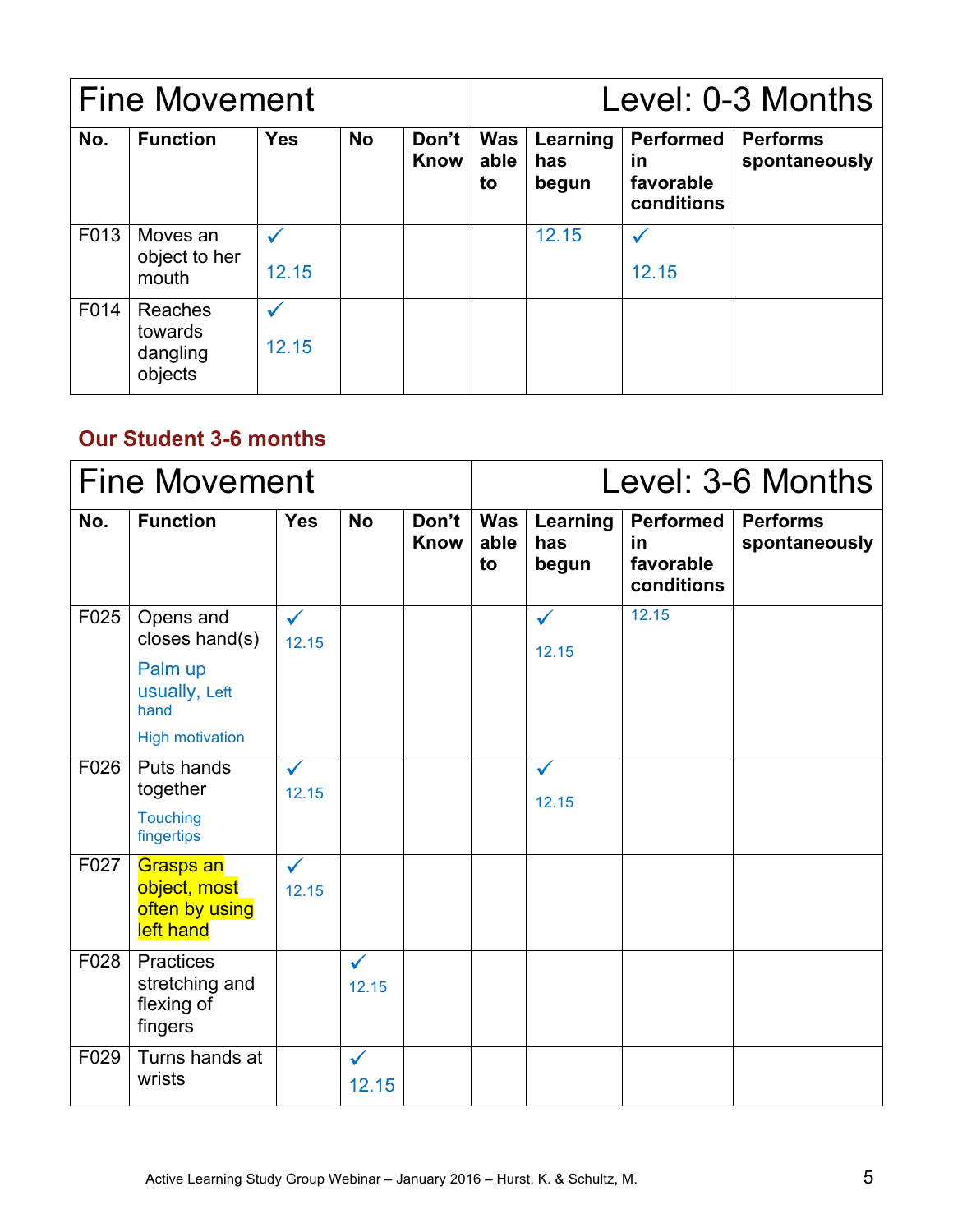|      | <b>Fine Movement</b>                                      |                       |                       |                      |                   | Level: 3-6 Months                       |                                            |                                  |  |
|------|-----------------------------------------------------------|-----------------------|-----------------------|----------------------|-------------------|-----------------------------------------|--------------------------------------------|----------------------------------|--|
| No.  | <b>Function</b>                                           | <b>Yes</b>            | <b>No</b>             | Don't<br><b>Know</b> | Was<br>able<br>to | Learning<br>has<br>begun                | Performed<br>in<br>favorable<br>conditions | <b>Performs</b><br>spontaneously |  |
| F030 | Bangs himself,<br>adults, and<br>bedding with<br>fist     |                       | $\checkmark$<br>12.15 |                      |                   | $\checkmark$<br>12.15                   | $\checkmark$<br>12.15                      |                                  |  |
| F031 | Grasps objects<br>by using all<br>fingers                 | $\checkmark$<br>12.15 |                       |                      |                   | $\times$ 12.15                          |                                            |                                  |  |
| F032 | Manipulates<br>own fingers                                | $\checkmark$<br>12.15 |                       |                      |                   | 12.15<br>touching<br>with<br>fingertips |                                            |                                  |  |
| F033 | Repeats novel<br>movements                                |                       | $\checkmark$<br>12.15 |                      |                   |                                         |                                            |                                  |  |
| F034 | <b>Experiments</b><br>with various<br>ways of<br>grasping |                       | $\checkmark$<br>12.15 |                      |                   |                                         |                                            |                                  |  |
| F035 | Grasps and<br>keeps objects                               | $\checkmark$<br>12.15 |                       |                      |                   |                                         | $\times$ 12.15                             |                                  |  |
| F036 | Grasps objects<br>with both<br>hands                      |                       | $\checkmark$<br>12.15 |                      |                   | $\checkmark$ 12.15                      | $\times$ 12.15                             |                                  |  |
| F037 | Releases<br>voluntarily                                   | $\checkmark$<br>12.15 |                       |                      |                   |                                         |                                            |                                  |  |
| F038 | Rubs her nose<br><b>Rubs eye</b>                          | $\checkmark$<br>12.15 |                       |                      |                   |                                         |                                            |                                  |  |
| F039 | Grasps a visual<br>prompt<br>Tammy's<br>telephone, iPad   | $\checkmark$<br>12.15 |                       |                      |                   | 12.15                                   |                                            |                                  |  |
| F040 | Grasps a tactile<br>prompt                                | $\checkmark$<br>12.15 |                       |                      |                   |                                         |                                            |                                  |  |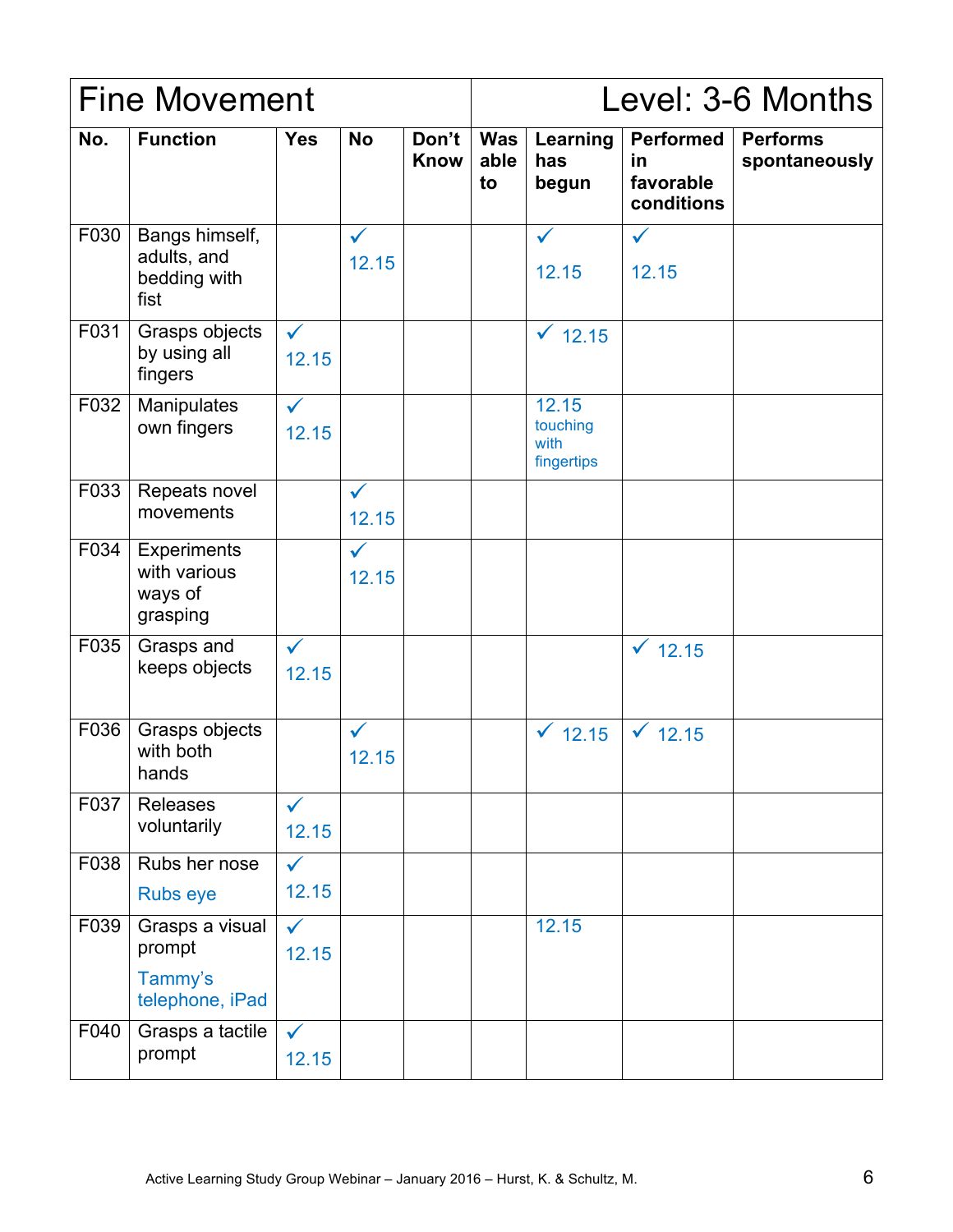|      | <b>Fine Movement</b>                                                                                      |                       |                       |                      |                   | Level: 3-6 Months        |                                                   |                                  |  |
|------|-----------------------------------------------------------------------------------------------------------|-----------------------|-----------------------|----------------------|-------------------|--------------------------|---------------------------------------------------|----------------------------------|--|
| No.  | <b>Function</b>                                                                                           | <b>Yes</b>            | <b>No</b>             | Don't<br><b>Know</b> | Was<br>able<br>to | Learning<br>has<br>begun | <b>Performed</b><br>in<br>favorable<br>conditions | <b>Performs</b><br>spontaneously |  |
| F041 | Grasps an<br>auditory prompt<br><b>Bells</b>                                                              | $\checkmark$<br>12.15 |                       |                      |                   |                          |                                                   |                                  |  |
| F042 | Grasps a<br>verbal prompt                                                                                 |                       | $\checkmark$<br>12.15 |                      |                   |                          |                                                   |                                  |  |
| F043 | Reaches with<br>left hand for<br>objects lying to<br>his right                                            | $\checkmark$<br>12.15 |                       |                      |                   | $\checkmark$<br>12.15    |                                                   |                                  |  |
|      | On resonance<br>board lying on<br>back                                                                    |                       |                       |                      |                   |                          |                                                   |                                  |  |
| F044 | Reaches with<br>right hand for<br>objects lying to<br>his left                                            | $\checkmark$<br>12.15 |                       |                      |                   | $\checkmark$<br>12.15    |                                                   |                                  |  |
|      | On resonance<br>board lying on<br>back                                                                    |                       |                       |                      |                   |                          |                                                   |                                  |  |
| F045 | Strokes hand<br>over surfaces                                                                             |                       | $\checkmark$<br>12.15 |                      |                   |                          |                                                   |                                  |  |
|      | Raking but not<br>really exploring                                                                        |                       |                       |                      |                   |                          |                                                   |                                  |  |
| F046 | Uses the<br>thumb while<br>grasping R.<br>thumb<br>adducting<br>majority of the<br>time L. using<br>thumb | $\checkmark$<br>12.15 |                       |                      |                   | $\checkmark$<br>12.15    |                                                   |                                  |  |
| F047 | Is now best in<br>grasping with<br>left hand                                                              | $\checkmark$<br>12.15 |                       |                      |                   |                          |                                                   |                                  |  |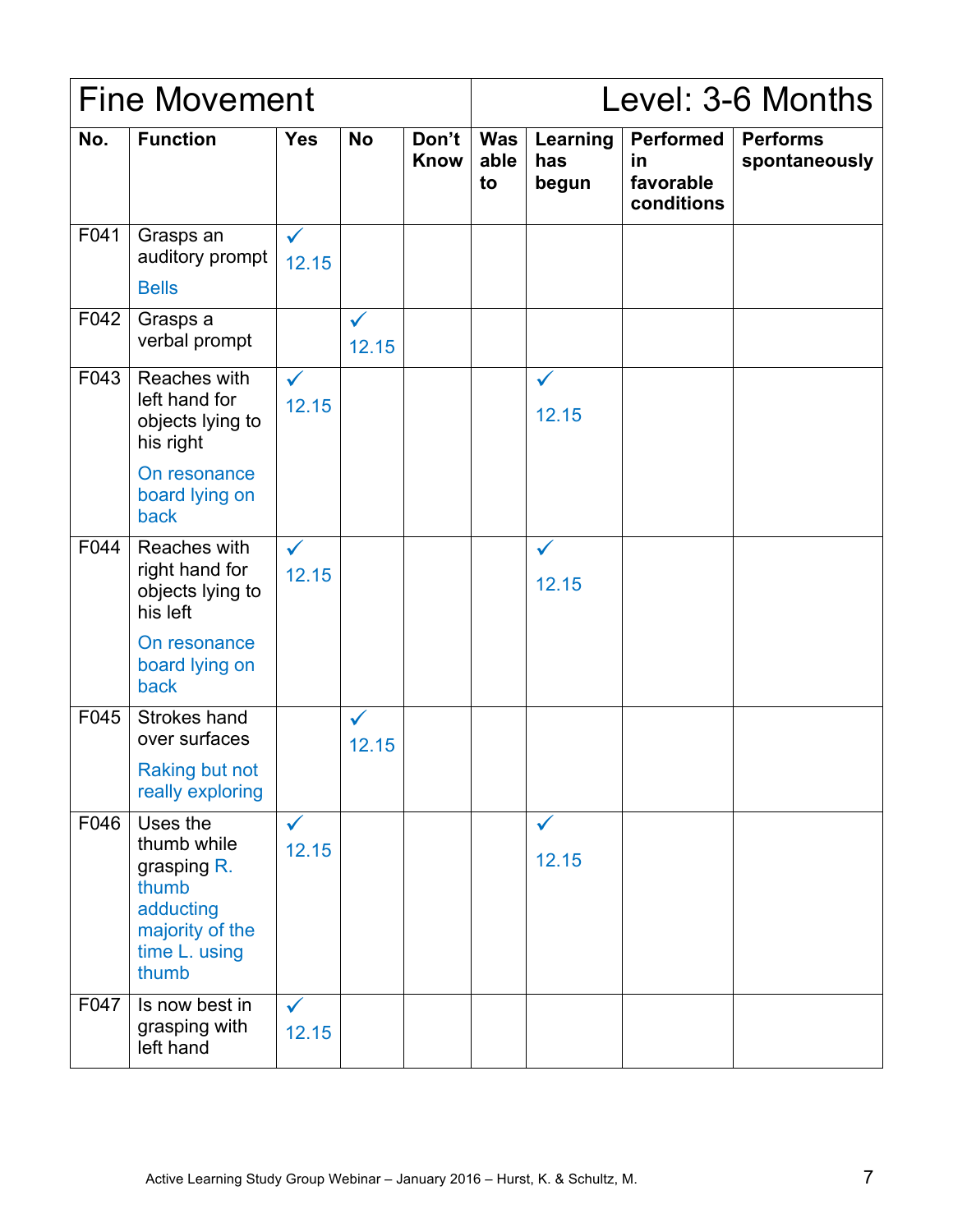# **Our Student 6-9 months**

|      | <b>Fine Movement</b>                                                                      |                       |                       |                      | Level: 6-9 Months        |                          |                                                    |                                  |  |
|------|-------------------------------------------------------------------------------------------|-----------------------|-----------------------|----------------------|--------------------------|--------------------------|----------------------------------------------------|----------------------------------|--|
| No.  | <b>Function</b>                                                                           | <b>Yes</b>            | <b>No</b>             | Don't<br><b>Know</b> | <b>Was</b><br>able<br>to | Learning<br>has<br>begun | <b>Performed</b><br>in.<br>favorable<br>conditions | <b>Performs</b><br>spontaneously |  |
| F049 | Reaches and<br>grasps<br>successfully                                                     | $\checkmark$<br>12.15 |                       |                      |                          | $\times$ 12.15           |                                                    |                                  |  |
| F050 | <b>Grasps and</b><br>release own<br>feet                                                  | $\checkmark$<br>12.15 |                       |                      |                          |                          |                                                    |                                  |  |
| F051 | <b>Manipulates</b><br>own feet                                                            |                       | $\checkmark$<br>12.15 |                      |                          |                          |                                                    |                                  |  |
| F052 | Uses fist to<br>bang toys and<br>table tops                                               |                       | $\checkmark$<br>12.15 |                      |                          |                          |                                                    |                                  |  |
| F053 | Bangs with one<br>hand on the<br>object held in<br>the other hand                         |                       | $\checkmark$<br>12.15 |                      |                          |                          |                                                    |                                  |  |
| F054 | <b>Releases</b><br>voluntarily                                                            | $\checkmark$<br>12.15 |                       |                      |                          |                          |                                                    |                                  |  |
| F055 | <b>Grasps using</b><br>left or right<br>hand without<br>preference<br><b>Prefers left</b> |                       | $\checkmark$<br>12.15 |                      |                          |                          |                                                    |                                  |  |
| F056 | Transfers an<br>object from<br>hand to hand                                               |                       | $\checkmark$<br>12.15 |                      |                          |                          |                                                    |                                  |  |
| F057 | Bangs an<br>object on the<br>table top                                                    | $\checkmark$<br>12.15 |                       |                      |                          |                          |                                                    |                                  |  |
| F058 | Pushes objects                                                                            | $\checkmark$<br>12.15 |                       |                      |                          |                          |                                                    |                                  |  |
| F059 | <b>Uses the Little</b><br>Room to<br>promote object<br>permanence                         |                       |                       |                      |                          |                          |                                                    |                                  |  |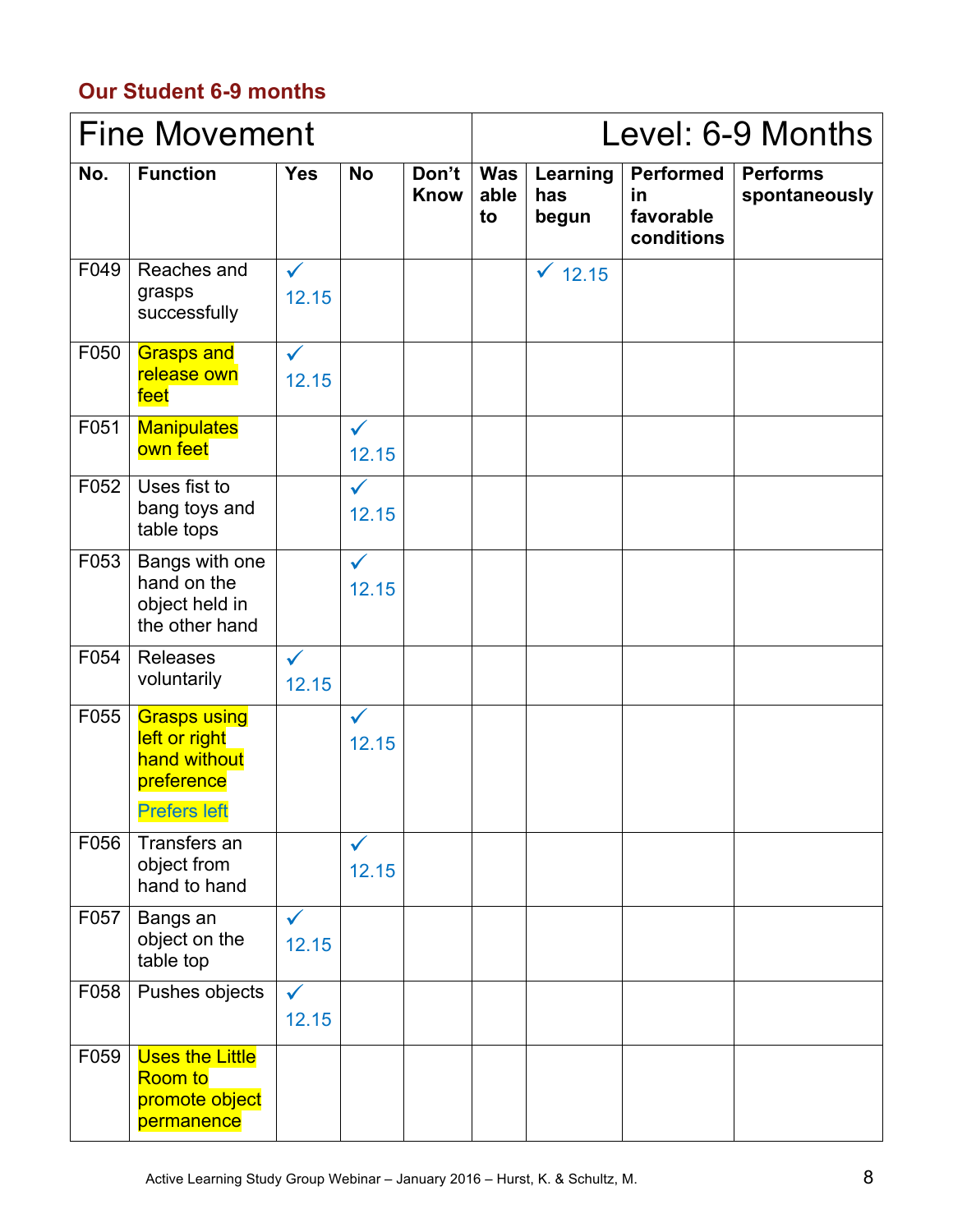|      | <b>Fine Movement</b>                                         |                       |                       |                      |                   | Level: 6-9 Months        |                                                          |                                  |  |
|------|--------------------------------------------------------------|-----------------------|-----------------------|----------------------|-------------------|--------------------------|----------------------------------------------------------|----------------------------------|--|
| No.  | <b>Function</b>                                              | <b>Yes</b>            | <b>No</b>             | Don't<br><b>Know</b> | Was<br>able<br>to | Learning<br>has<br>begun | <b>Performed</b><br><u>in</u><br>favorable<br>conditions | <b>Performs</b><br>spontaneously |  |
| F060 | Bangs two<br>objects against<br>each other                   |                       | $\checkmark$<br>12.15 |                      |                   |                          |                                                          |                                  |  |
| F061 | Picks up small<br>objects using<br>index finger<br>and thumb |                       | $\checkmark$<br>12.15 |                      |                   |                          |                                                          |                                  |  |
| F062 | Grasps objects<br>pushing them<br>back and forth             |                       | $\checkmark$<br>12.15 |                      |                   |                          |                                                          |                                  |  |
| F063 | <b>Explores the</b><br>characteristics<br>of objects         |                       | $\checkmark$<br>12.15 |                      |                   |                          |                                                          |                                  |  |
| F064 | Performs<br>shaking-rattle<br>movements                      | $\checkmark$<br>12.15 |                       |                      |                   |                          |                                                          |                                  |  |
| F065 | Picks up two<br>objects holding<br>one in each<br>hand       |                       | $\checkmark$<br>12.15 |                      |                   |                          |                                                          |                                  |  |

#### **Gross Movement Video**

Video clips of Kamryn working with her Physical Therapist, Mary Voelker

## **Questions about Gross Movement**

| G064 | Practices to balance – Does this mean she tries to balance herself?                                          |
|------|--------------------------------------------------------------------------------------------------------------|
| G080 | Sitting: moves from one place to another – What are we looking for here?                                     |
| G092 | Balances while sitting – Does this mean she can maintain her balance while sitting?                          |
| G094 | Sails on bottom or crawls towards objects thrown by the child – Does "sails" mean<br>scooting on her bottom? |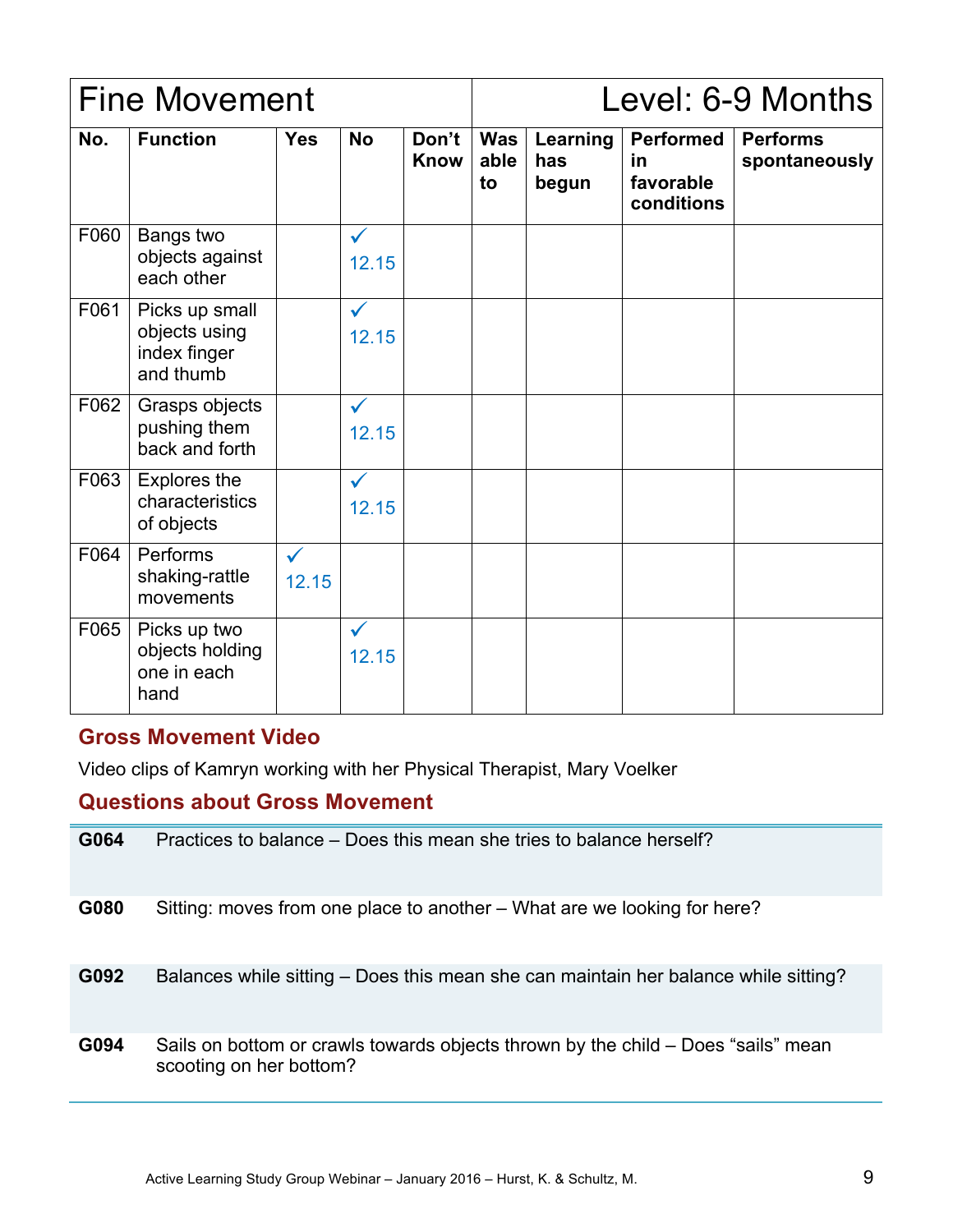# **Gross Movement Milestones - Our Student**

| <b>Gross Movement Milestones</b> |                                     |              |           |  |  |  |  |  |  |
|----------------------------------|-------------------------------------|--------------|-----------|--|--|--|--|--|--|
| Level                            | <b>Milestones</b>                   | <b>Yes</b>   | <b>No</b> |  |  |  |  |  |  |
| 0-3 months                       | Can almost control head movements   |              |           |  |  |  |  |  |  |
| 3-6 months                       | Turns from prone to supine position | $\checkmark$ |           |  |  |  |  |  |  |
| 6-9 months                       | Turns from supine to prone position | $\checkmark$ |           |  |  |  |  |  |  |
| 9-12 months                      | Sits unsupported                    |              |           |  |  |  |  |  |  |
| 12-15 months                     | Stands and walks unsupported        |              |           |  |  |  |  |  |  |
| 15-18 months                     | Crawls upstairs                     |              |           |  |  |  |  |  |  |
| 18-24 months                     | Jumps                               |              |           |  |  |  |  |  |  |
| 24-30 months                     | <b>Runs</b>                         |              |           |  |  |  |  |  |  |
| 30-36 months                     | Rides a tricycle                    |              |           |  |  |  |  |  |  |
| 36-42 months                     | Jumps on one leg                    |              |           |  |  |  |  |  |  |
| 42-48 months                     | Performs forward rolls, runs fast   |              |           |  |  |  |  |  |  |

# **Our Student 0-3 months**

|      | <b>Gross Movement</b>                                                 |                      |           |               | Level: 0-3 Months<br>Was<br>Learning<br><b>Performed</b><br><b>Performs</b><br>able<br>spontaneously<br>has<br><u>in</u><br>favorable<br>begun<br>to<br>conditions |  |  |
|------|-----------------------------------------------------------------------|----------------------|-----------|---------------|--------------------------------------------------------------------------------------------------------------------------------------------------------------------|--|--|
| No.  | <b>Function</b>                                                       | <b>Yes</b>           | <b>No</b> | Don't<br>Know |                                                                                                                                                                    |  |  |
| G001 | Supine: thrusts<br>heels against<br>mattress                          | 1.16                 |           |               |                                                                                                                                                                    |  |  |
| G002 | Supine: moves<br>legs about                                           | $\checkmark$<br>1.16 |           |               |                                                                                                                                                                    |  |  |
| G003 | Supine:<br>manoeuvers feet<br>up and down like a<br>bird wagging tail | $\checkmark$<br>1.16 |           |               |                                                                                                                                                                    |  |  |
| G004 | Supine: moves<br>arms & legs about                                    | $\checkmark$<br>1.16 |           |               |                                                                                                                                                                    |  |  |
| G005 | Supine: turns head<br>from side to side                               | $\checkmark$<br>1.16 |           |               |                                                                                                                                                                    |  |  |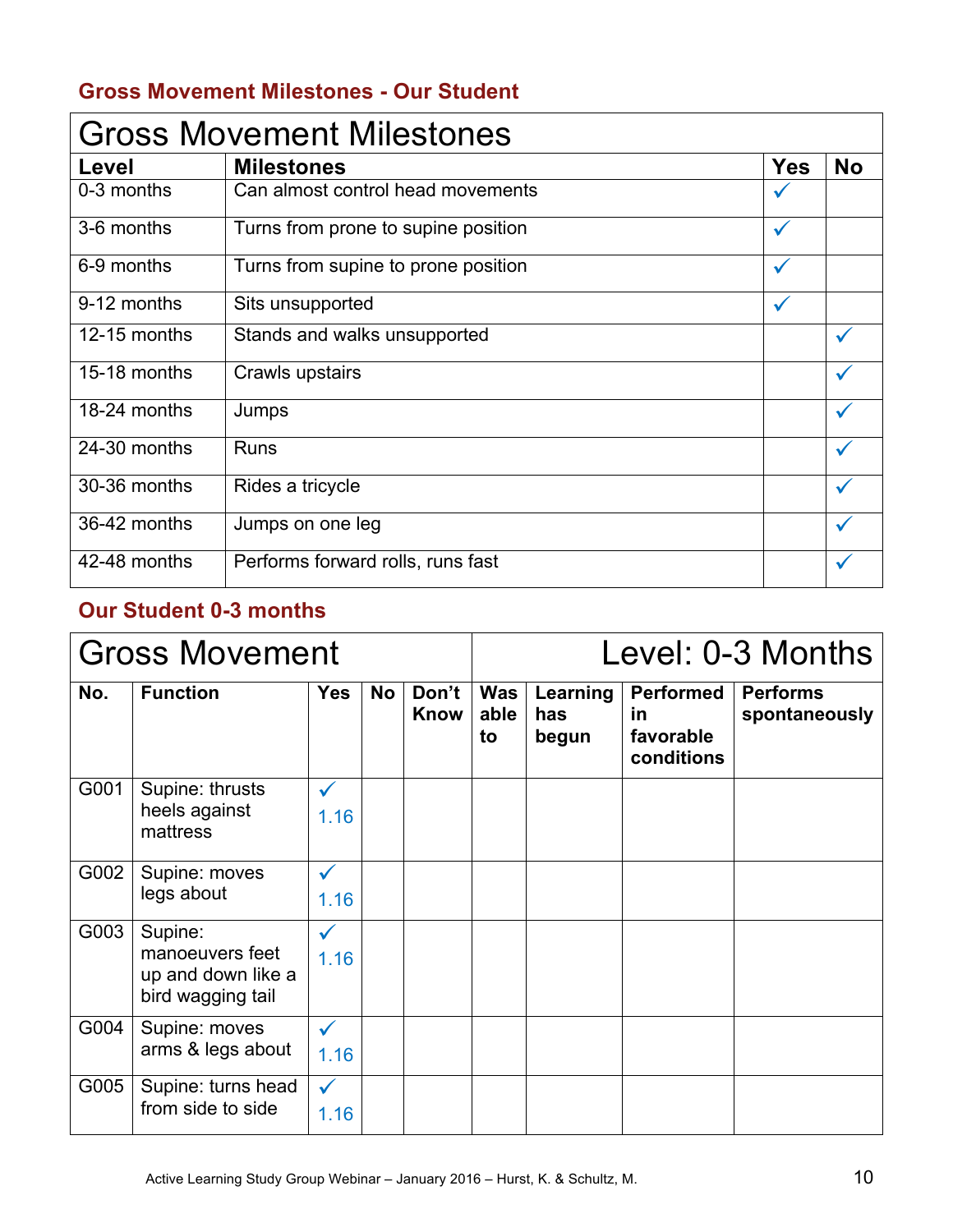|      | <b>Gross Movement</b>                                                                                                  |                      |           |                      |                          |                          |                                                          | Level: 0-3 Months                |
|------|------------------------------------------------------------------------------------------------------------------------|----------------------|-----------|----------------------|--------------------------|--------------------------|----------------------------------------------------------|----------------------------------|
| No.  | <b>Function</b>                                                                                                        | <b>Yes</b>           | <b>No</b> | Don't<br>Know        | <b>Was</b><br>able<br>to | Learning<br>has<br>begun | <b>Performed</b><br><u>in</u><br>favorable<br>conditions | <b>Performs</b><br>spontaneously |
| G006 | Supine: holds<br>head in midline<br>position                                                                           | $\checkmark$<br>1.16 |           |                      |                          |                          |                                                          |                                  |
| G007 | Prone: moves<br>arms about                                                                                             | $\checkmark$<br>1.16 |           |                      |                          |                          |                                                          |                                  |
| G008 | Prone: moves legs<br>about                                                                                             | $\checkmark$         |           |                      |                          |                          |                                                          |                                  |
| G009 | Prone: moves<br>head from side to<br>side                                                                              | $\checkmark$<br>1.16 |           |                      |                          |                          |                                                          |                                  |
| G010 | Prone: lefts head<br>for short period<br>(TNR)                                                                         | $\checkmark$<br>1.16 |           |                      |                          |                          |                                                          |                                  |
| G011 | Prone: lifts head<br>45 degrees                                                                                        | $\checkmark$<br>1.16 |           |                      |                          |                          |                                                          |                                  |
| G012 | Performs various<br>head movements                                                                                     | $\checkmark$<br>1.16 |           |                      |                          |                          |                                                          |                                  |
| G013 | Uses a Support<br>Bench with a Head<br>Support to<br>facilitate the<br>control of head,<br>arm and leg<br>movements    |                      |           | $\checkmark$<br>1.16 |                          |                          |                                                          |                                  |
| G014 | Uses a support<br>Bench without a<br>Head Support to<br>facilitate the<br>control of head,<br>arm and leg<br>movements |                      |           | $\checkmark$<br>1.16 |                          |                          |                                                          |                                  |
| G015 | Uses the Little<br>Room to promote<br>feedback on<br>movements                                                         | $\checkmark$<br>1.16 |           |                      |                          |                          |                                                          |                                  |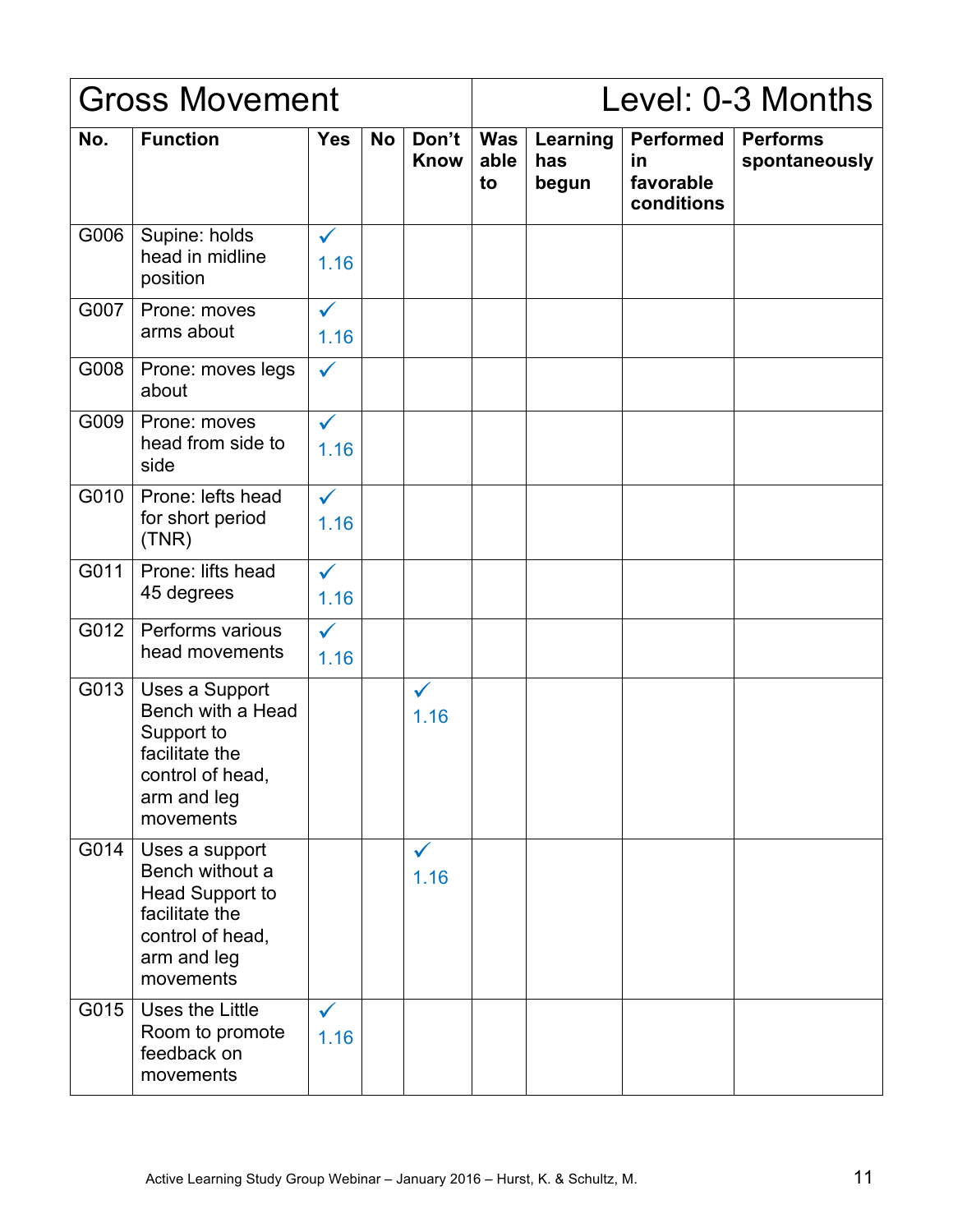# **Our Student 3-6 months**

|      | <b>Gross Movement</b>                                                |                      |                      |                      |                          |                          |                                                   | Level: 3-6 Months                |
|------|----------------------------------------------------------------------|----------------------|----------------------|----------------------|--------------------------|--------------------------|---------------------------------------------------|----------------------------------|
| No.  | <b>Function</b>                                                      | <b>Yes</b>           | <b>No</b>            | Don't<br><b>Know</b> | <b>Was</b><br>able<br>to | Learning<br>has<br>begun | <b>Performed</b><br>in<br>favorable<br>conditions | <b>Performs</b><br>spontaneously |
| G025 | Supine:<br>turns on to<br>right side                                 | $\checkmark$<br>1.16 |                      |                      |                          |                          |                                                   |                                  |
| G026 | Supine:<br>turns on to<br>left side                                  | $\checkmark$<br>1.16 |                      |                      |                          |                          |                                                   |                                  |
| G027 | Lying on<br>side: turns<br>on to back                                | $\checkmark$<br>1.16 |                      |                      |                          |                          |                                                   |                                  |
| G028 | Supine:<br>extends<br>arms<br>towards<br>foot/feet,<br>grabs feet    | $\checkmark$<br>1.16 |                      |                      |                          |                          |                                                   |                                  |
| G029 | Supine:<br>grabs his<br>foot taking it<br>to his mouth               |                      |                      | $\checkmark$<br>1.16 |                          |                          |                                                   |                                  |
| G030 | Supine:<br>searches<br>with feet for<br>something to<br>kick against | $\checkmark$<br>1.16 |                      |                      |                          |                          |                                                   |                                  |
| G031 | Supine: lifts<br>head                                                | $\checkmark$<br>1.16 |                      |                      |                          |                          |                                                   |                                  |
| G032 | Supine:<br>moves legs<br>about                                       | $\checkmark$<br>1.16 |                      |                      |                          |                          |                                                   |                                  |
| G033 | Prone: uses<br>fore-arms to<br>support<br>upper body                 | $\checkmark$<br>1.16 |                      |                      |                          |                          |                                                   |                                  |
| G034 | Prone: uses<br>hands to<br>support<br>upper body                     |                      | $\checkmark$<br>1.16 |                      |                          |                          |                                                   |                                  |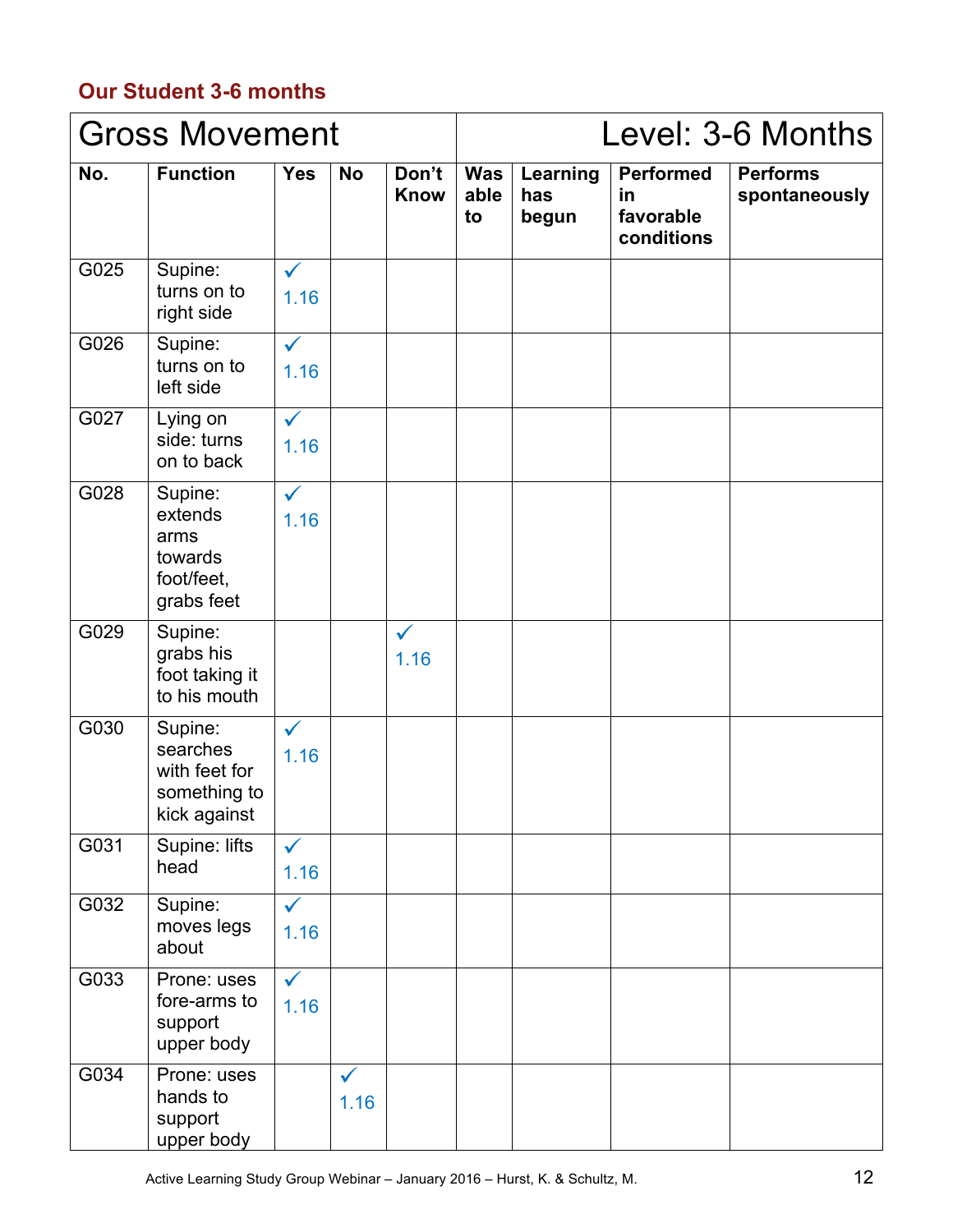|      | <b>Gross Movement</b>                                                                                                 |                      |           |                      |                          |                          |                                                   | Level: 3-6 Months                |
|------|-----------------------------------------------------------------------------------------------------------------------|----------------------|-----------|----------------------|--------------------------|--------------------------|---------------------------------------------------|----------------------------------|
| No.  | <b>Function</b>                                                                                                       | <b>Yes</b>           | <b>No</b> | Don't<br><b>Know</b> | <b>Was</b><br>able<br>to | Learning<br>has<br>begun | <b>Performed</b><br>in<br>favorable<br>conditions | <b>Performs</b><br>spontaneously |
|      | (push up)                                                                                                             |                      |           |                      |                          |                          |                                                   |                                  |
| G035 | Prone: turns<br>to supine                                                                                             | $\checkmark$<br>1.16 |           |                      |                          |                          |                                                   |                                  |
| G036 | Displays fine<br>control of<br>head<br>movements                                                                      | $\checkmark$<br>1.16 |           |                      |                          |                          |                                                   |                                  |
| G037 | Supine:<br>moves<br>forwards/bac<br>kwards                                                                            | $\checkmark$<br>1.16 |           |                      |                          |                          |                                                   |                                  |
| G039 | Supine:<br>coordinates<br>arm and leg<br>movements                                                                    | $\checkmark$<br>1.16 |           |                      |                          |                          |                                                   |                                  |
| G040 | Supine:<br>manipulates<br>own feet                                                                                    | $\checkmark$<br>1.16 |           |                      |                          |                          |                                                   |                                  |
| G041 | Tonic-neck<br>reflex<br>ceases                                                                                        | $\checkmark$<br>1.16 |           |                      |                          |                          |                                                   |                                  |
| G042 | Uses a<br>Support<br>Bench to<br>facilitate<br>coordination<br>of arm and<br>leg<br>movements<br>in prone<br>position | $\checkmark$<br>1.16 |           |                      |                          |                          |                                                   |                                  |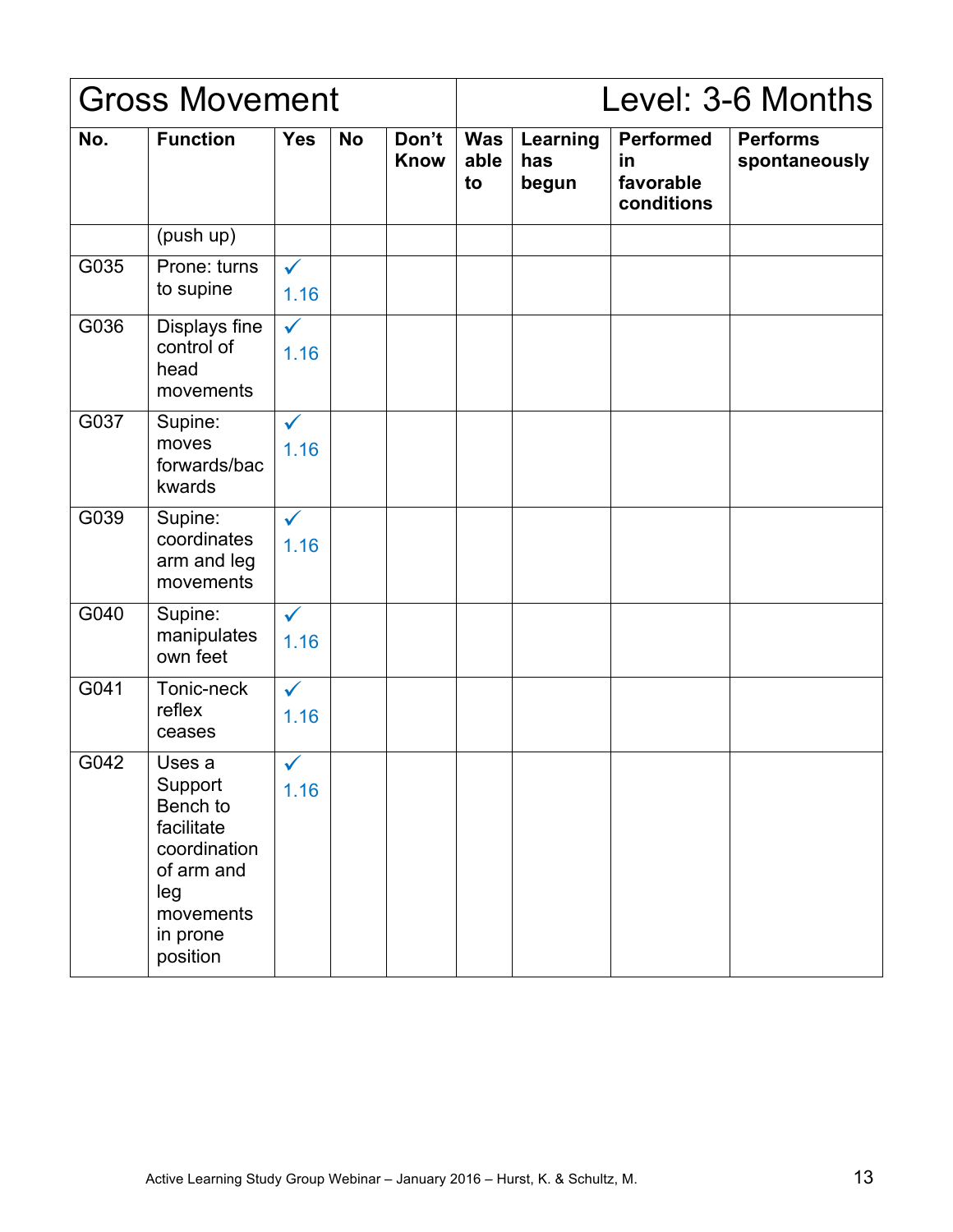# **Our Student 6-9 months**

|                       | <b>Gross Movement</b>                                                 |                      |                      |                      |                   | Level: 6-9 Months<br>Learning<br><b>Performed</b><br><b>Performs</b><br>spontaneously<br>has<br>in<br>favorable<br>begun<br>conditions |  |  |
|-----------------------|-----------------------------------------------------------------------|----------------------|----------------------|----------------------|-------------------|----------------------------------------------------------------------------------------------------------------------------------------|--|--|
| No.                   | <b>Function</b>                                                       | <b>Yes</b>           | <b>No</b>            | Don't<br><b>Know</b> | Was<br>able<br>to |                                                                                                                                        |  |  |
| G04<br>9              | Supine: lifts<br>head                                                 | $\checkmark$<br>1.16 |                      |                      |                   |                                                                                                                                        |  |  |
| G05<br>0              | Supine: turns<br>to prone                                             | $\checkmark$<br>1.16 |                      |                      |                   |                                                                                                                                        |  |  |
| G05<br>1              | Prone: moves<br>arms and legs<br>about<br>simultaneousl<br>y          | $\checkmark$<br>1.16 |                      |                      |                   |                                                                                                                                        |  |  |
| G05<br>$\overline{2}$ | Supine:<br>thrusts feet<br>against side of<br>cot or other<br>items   | $\checkmark$<br>1.16 |                      |                      |                   |                                                                                                                                        |  |  |
| G05<br>3              | Rolls on floor                                                        |                      | $\checkmark$<br>1.16 |                      |                   |                                                                                                                                        |  |  |
| G05<br>4              | Prone: pulls<br>legs up<br>towards<br>stomach                         | $\checkmark$<br>1.16 |                      |                      |                   |                                                                                                                                        |  |  |
| G05<br>5              | Prone:<br>extends one<br>arm to objects<br>within reach               | 1.16                 |                      |                      |                   |                                                                                                                                        |  |  |
| G05<br>6              | Prone:<br>coordinates<br>arm and leg<br>movements                     |                      | $\checkmark$<br>1.16 |                      |                   |                                                                                                                                        |  |  |
| G05<br>$\overline{7}$ | Standing on<br>knees and<br>forearms                                  |                      | $\checkmark$<br>1.16 |                      |                   |                                                                                                                                        |  |  |
| G05<br>8              | Standing on<br>knees and<br>hands: sways<br>forwards and<br>backwards |                      | $\checkmark$<br>1.16 |                      |                   |                                                                                                                                        |  |  |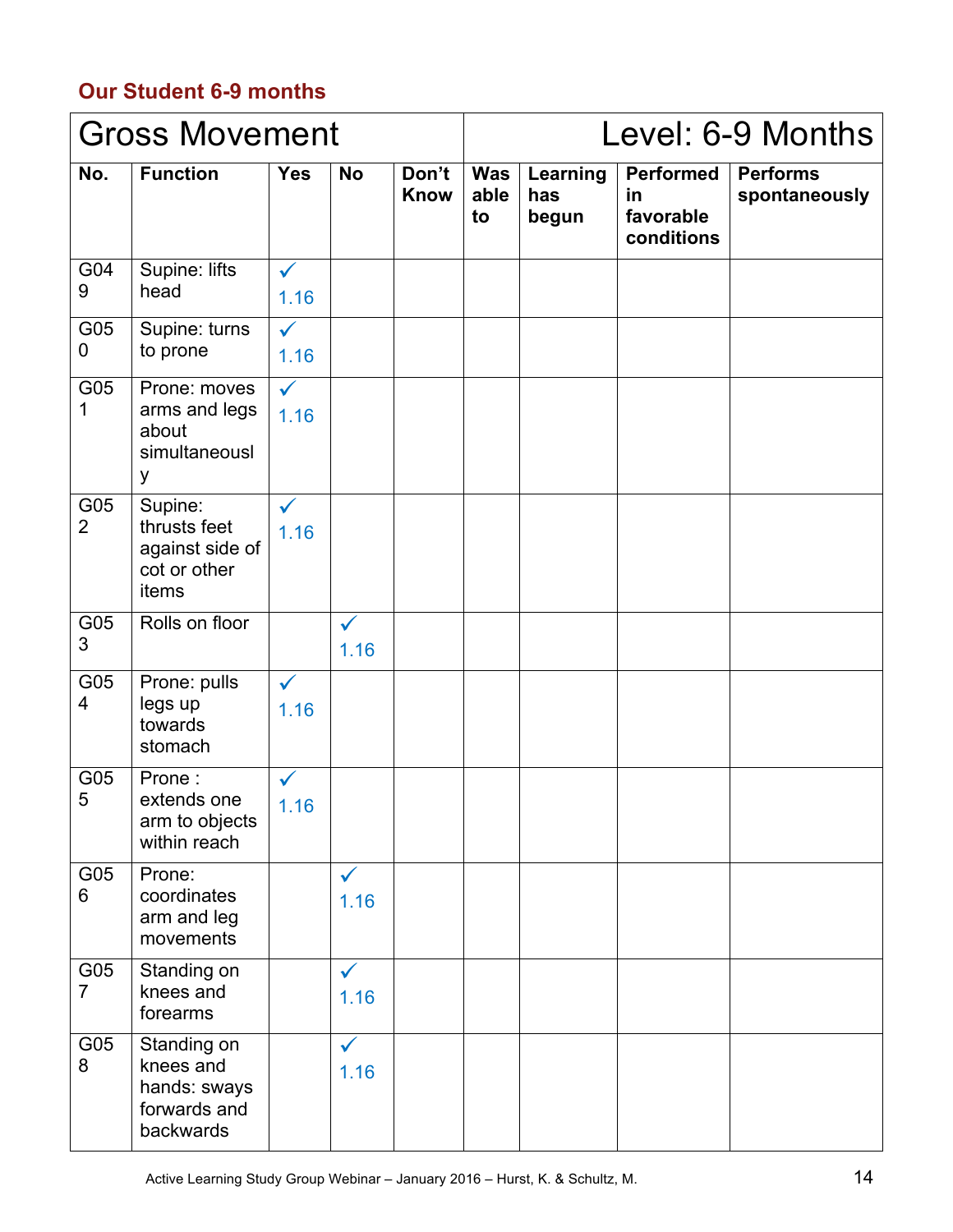|                       | <b>Gross Movement</b>                                                                                                             |                      |                      |                      |                          | Level: 6-9 Months<br><b>Performs</b><br>Learning<br><b>Performed</b><br>has<br>spontaneously<br>in<br>favorable<br>begun<br>conditions |  |  |
|-----------------------|-----------------------------------------------------------------------------------------------------------------------------------|----------------------|----------------------|----------------------|--------------------------|----------------------------------------------------------------------------------------------------------------------------------------|--|--|
| No.                   | <b>Function</b>                                                                                                                   | <b>Yes</b>           | <b>No</b>            | Don't<br><b>Know</b> | <b>Was</b><br>able<br>to |                                                                                                                                        |  |  |
| G05<br>9              | Standing on<br>knees and<br>arms/hands:<br>lifts head                                                                             |                      | $\checkmark$<br>1.16 |                      |                          |                                                                                                                                        |  |  |
| G06<br>0              | Standing on<br>knees and<br>hands:<br>reaches for an<br>object while<br>transferring<br>the weight of<br>body to the<br>other arm |                      | $\checkmark$<br>1.16 |                      |                          |                                                                                                                                        |  |  |
| G06<br>1              | Prone: moves<br>forwards                                                                                                          |                      | $\checkmark$<br>1.16 |                      |                          |                                                                                                                                        |  |  |
| G06<br>$\overline{2}$ | Jumps up and<br>down while<br>held on lap of<br>adult                                                                             |                      | $\checkmark$<br>1.16 |                      |                          |                                                                                                                                        |  |  |
| G06<br>3              | Placed<br>upright:<br>stands with<br>support                                                                                      | $\checkmark$<br>1.16 |                      |                      |                          |                                                                                                                                        |  |  |
| G06<br>4              | <b>Practices to</b><br>balance                                                                                                    | $\checkmark$<br>1.16 |                      |                      |                          | $\checkmark$ 1.16<br><b>Practices</b><br>sitting/<br>standing /<br>balance                                                             |  |  |
| G06<br>5              | With support:<br>sits with<br>crossed legs                                                                                        | $\checkmark$<br>1.16 |                      |                      |                          | $\times$ 1.16<br>Able to<br>sit on<br>floor,<br>reach in<br>various<br>directions                                                      |  |  |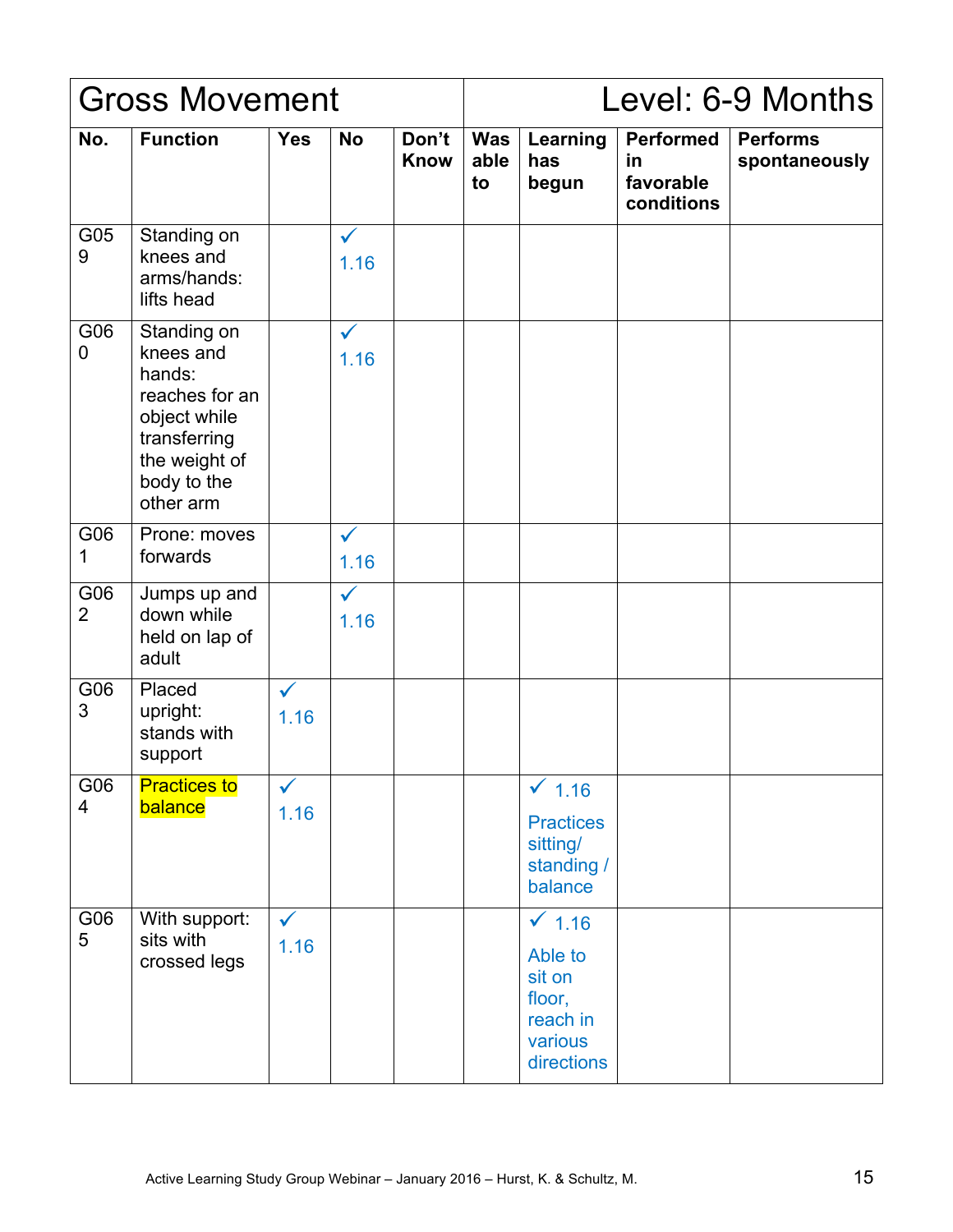|                       | <b>Gross Movement</b>                                                                                        |            |                      |                      |                          |                          |                                                   | Level: 6-9 Months                |
|-----------------------|--------------------------------------------------------------------------------------------------------------|------------|----------------------|----------------------|--------------------------|--------------------------|---------------------------------------------------|----------------------------------|
| No.                   | <b>Function</b>                                                                                              | <b>Yes</b> | <b>No</b>            | Don't<br><b>Know</b> | <b>Was</b><br>able<br>to | Learning<br>has<br>begun | <b>Performed</b><br>in<br>favorable<br>conditions | <b>Performs</b><br>spontaneously |
| G06<br>6              | With support:<br>sits on<br>haunches,<br>rises to<br>standing<br>position                                    |            | $\checkmark$<br>1.16 |                      |                          |                          |                                                   |                                  |
| G06<br>$\overline{7}$ | Uses a<br>Support<br>Bench to<br>develop back<br>muscles and<br>crawling                                     |            | $\checkmark$<br>1.16 |                      |                          |                          |                                                   |                                  |
| G06<br>8              | <b>Uses HOPSA</b><br>dress to<br>promote feet<br>and leg<br>movements<br>and enhance<br>blood<br>circulation |            | $\checkmark$<br>1.16 |                      |                          |                          |                                                   |                                  |
| G06<br>9              | Uses the<br><b>Essef Board</b><br>to promote<br>muscular<br>strength by<br>kicking<br>activities             |            | $\checkmark$<br>1.16 |                      |                          |                          |                                                   |                                  |

## **Our Student 9-12 months**

|      | <b>Gross Movement</b>                            |            |           |                      |                                                   | Level: 9-12 Months<br><b>Performed</b><br>Learning<br><b>Performs</b><br>spontaneously<br>has<br>in<br>favorable<br>begun<br>conditions |  |  |
|------|--------------------------------------------------|------------|-----------|----------------------|---------------------------------------------------|-----------------------------------------------------------------------------------------------------------------------------------------|--|--|
| No.  | <b>Function</b>                                  | <b>Yes</b> | <b>No</b> | Don't<br><b>Know</b> | <b>Was</b><br>able to                             |                                                                                                                                         |  |  |
| G073 | Prone:<br>reaches<br>for and<br>pulls<br>objects |            | 1.16      |                      | When<br><b>on</b><br>wedge<br>but not<br>on floor |                                                                                                                                         |  |  |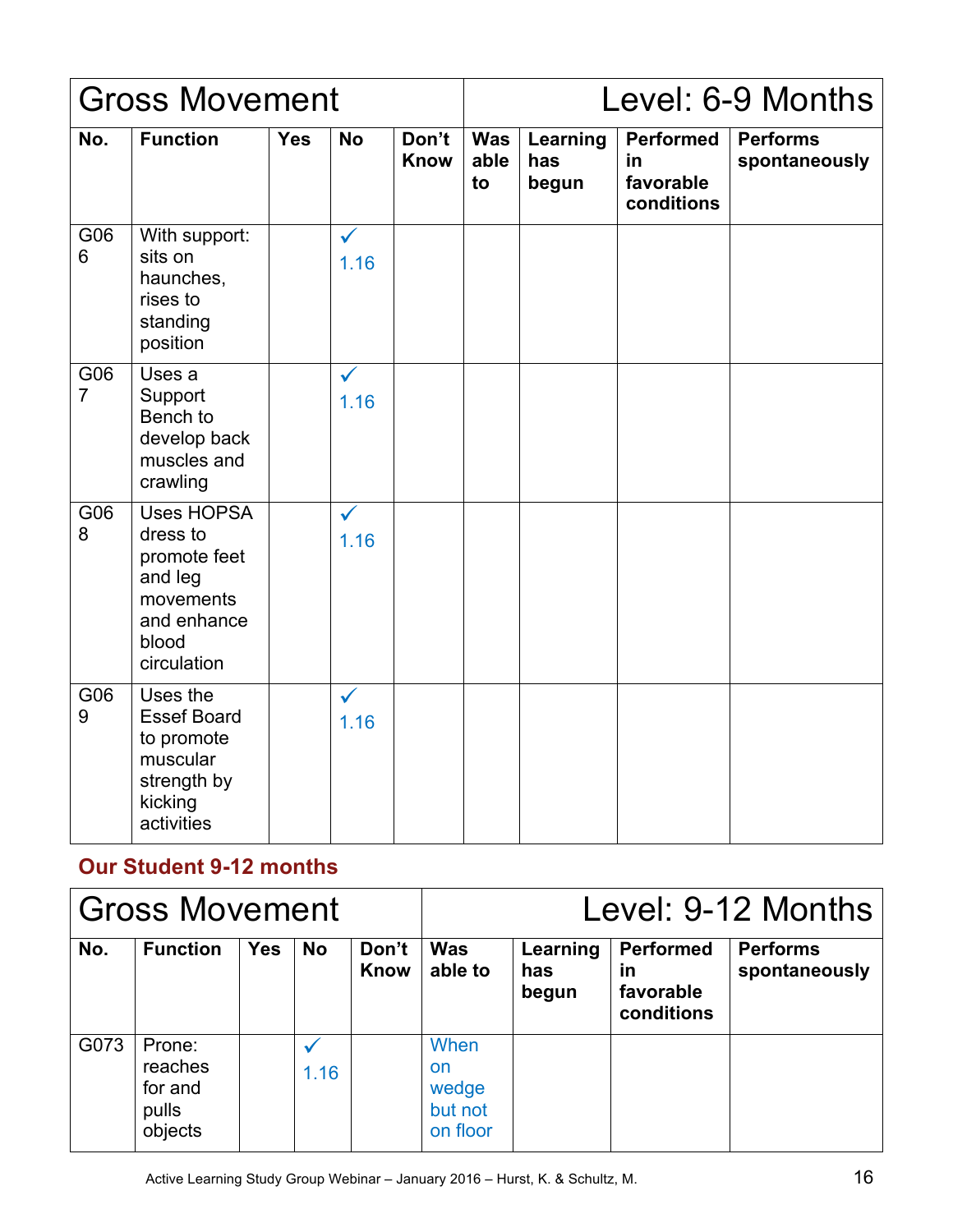|      | <b>Gross Movement</b>                                                    |                      |                      |                      |                                                                                                             |                                               |                                                   | Level: 9-12 Months               |
|------|--------------------------------------------------------------------------|----------------------|----------------------|----------------------|-------------------------------------------------------------------------------------------------------------|-----------------------------------------------|---------------------------------------------------|----------------------------------|
| No.  | <b>Function</b>                                                          | <b>Yes</b>           | <b>No</b>            | Don't<br><b>Know</b> | <b>Was</b><br>able to                                                                                       | Learning<br>has<br>begun                      | <b>Performed</b><br>in<br>favorable<br>conditions | <b>Performs</b><br>spontaneously |
| G074 | Sits in a<br>floor chair                                                 |                      |                      | $\checkmark$<br>1.16 |                                                                                                             |                                               |                                                   |                                  |
| G075 | Without<br>support sit<br>on the<br>floor                                | $\checkmark$<br>1.16 |                      |                      |                                                                                                             |                                               |                                                   |                                  |
| G076 | Sitting:<br>coordinate<br>s head<br>and arm<br>movement<br>${\mathsf S}$ | $\checkmark$<br>1.16 |                      |                      |                                                                                                             |                                               |                                                   |                                  |
| G077 | Counterac<br>ts spastic<br>reactions<br>in arms if<br>any                | <b>NA</b>            |                      |                      |                                                                                                             |                                               |                                                   |                                  |
| G078 | Tries to sit<br>up from<br>lying<br>position                             |                      |                      | $\checkmark$<br>1.16 | <b>Parents</b><br>report she<br>is able to<br>sit up<br>independe<br>ntly, but<br>not<br>observed<br>school |                                               |                                                   |                                  |
| G079 | Sits up<br>easily                                                        |                      | $\checkmark$<br>1.16 |                      |                                                                                                             | <b>Requires</b><br>moderate<br>assistance     |                                                   |                                  |
| G080 | Sitting:<br>moves<br>from one<br>place to<br>another                     |                      | $\checkmark$<br>1.16 |                      |                                                                                                             |                                               |                                                   |                                  |
| G081 | Lies down<br>from a<br>sitting<br>position                               |                      | $\checkmark$<br>1.16 |                      |                                                                                                             | Poor<br>control<br>but<br>doesn't<br>hit head |                                                   |                                  |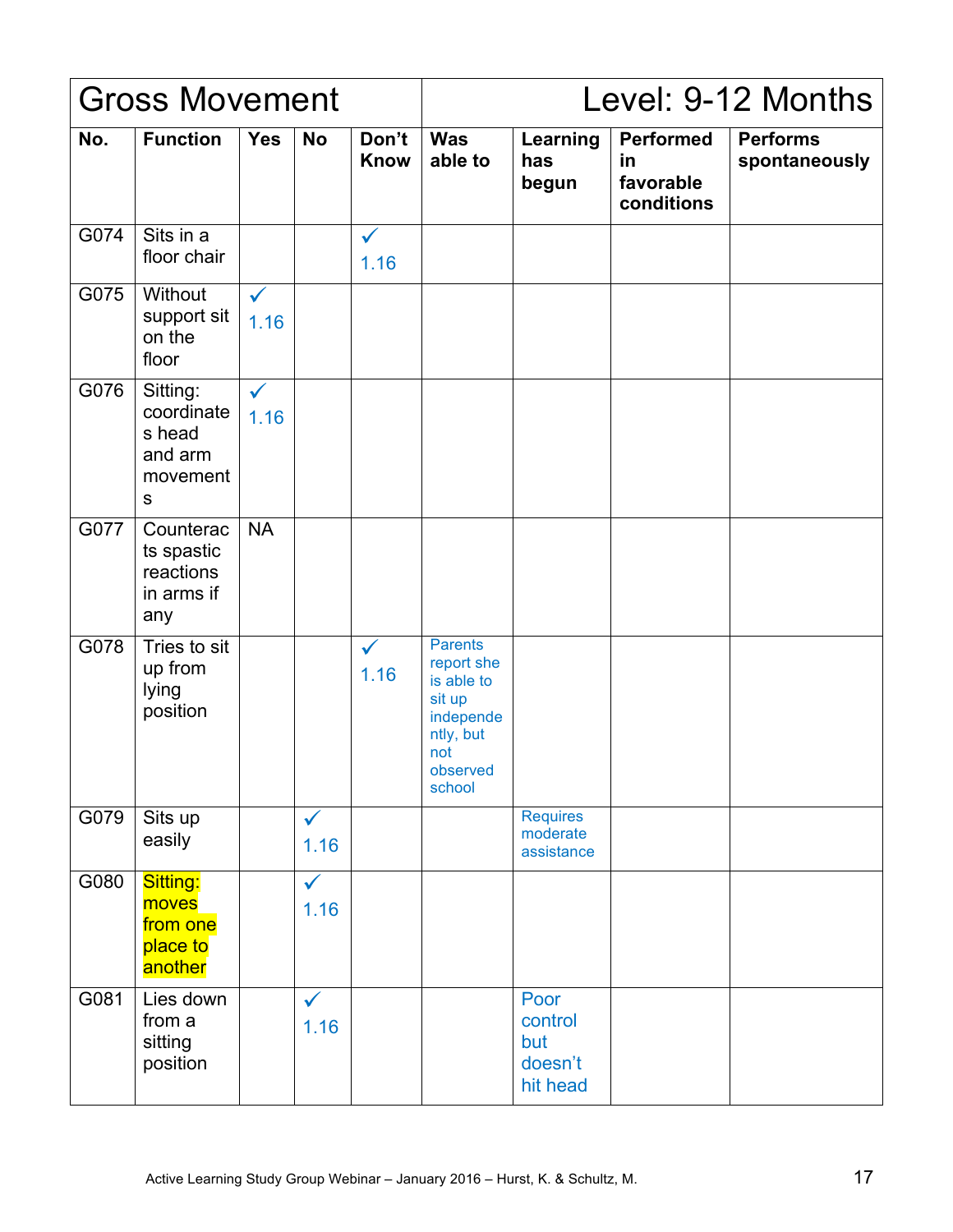|      | <b>Gross Movement</b>                                                               |                      |                      |                      |                       |                                                  |                                                   | Level: 9-12 Months               |
|------|-------------------------------------------------------------------------------------|----------------------|----------------------|----------------------|-----------------------|--------------------------------------------------|---------------------------------------------------|----------------------------------|
| No.  | <b>Function</b>                                                                     | <b>Yes</b>           | <b>No</b>            | Don't<br><b>Know</b> | <b>Was</b><br>able to | Learning<br>has<br>begun                         | <b>Performed</b><br>in<br>favorable<br>conditions | <b>Performs</b><br>spontaneously |
| G082 | <b>Rises to</b><br>kneeling<br>by holding<br>on to<br>furniture<br>or the like      |                      | $\checkmark$<br>1.16 |                      |                       |                                                  |                                                   |                                  |
| G083 | Rises to<br>kneeling<br>without<br>holding on<br>to<br>anything                     |                      | $\checkmark$<br>1.16 |                      |                       |                                                  |                                                   |                                  |
| G084 | Crawls                                                                              |                      | $\checkmark$<br>1.16 |                      |                       |                                                  |                                                   |                                  |
| G085 | Crawls<br>over<br>doorsteps<br>or other<br>low<br>obstacles                         |                      | $\checkmark$<br>1.16 |                      |                       |                                                  |                                                   |                                  |
| G086 | Rises to<br>standing<br>position<br>by holding<br>on to<br>furniture<br>or the like |                      | $\checkmark$<br>1.16 |                      |                       |                                                  |                                                   |                                  |
| G087 | Stands by<br>holding on<br>to<br>something                                          | $\checkmark$<br>1.16 |                      |                      |                       | When<br>placed is<br>able to<br>stand @<br>table |                                                   |                                  |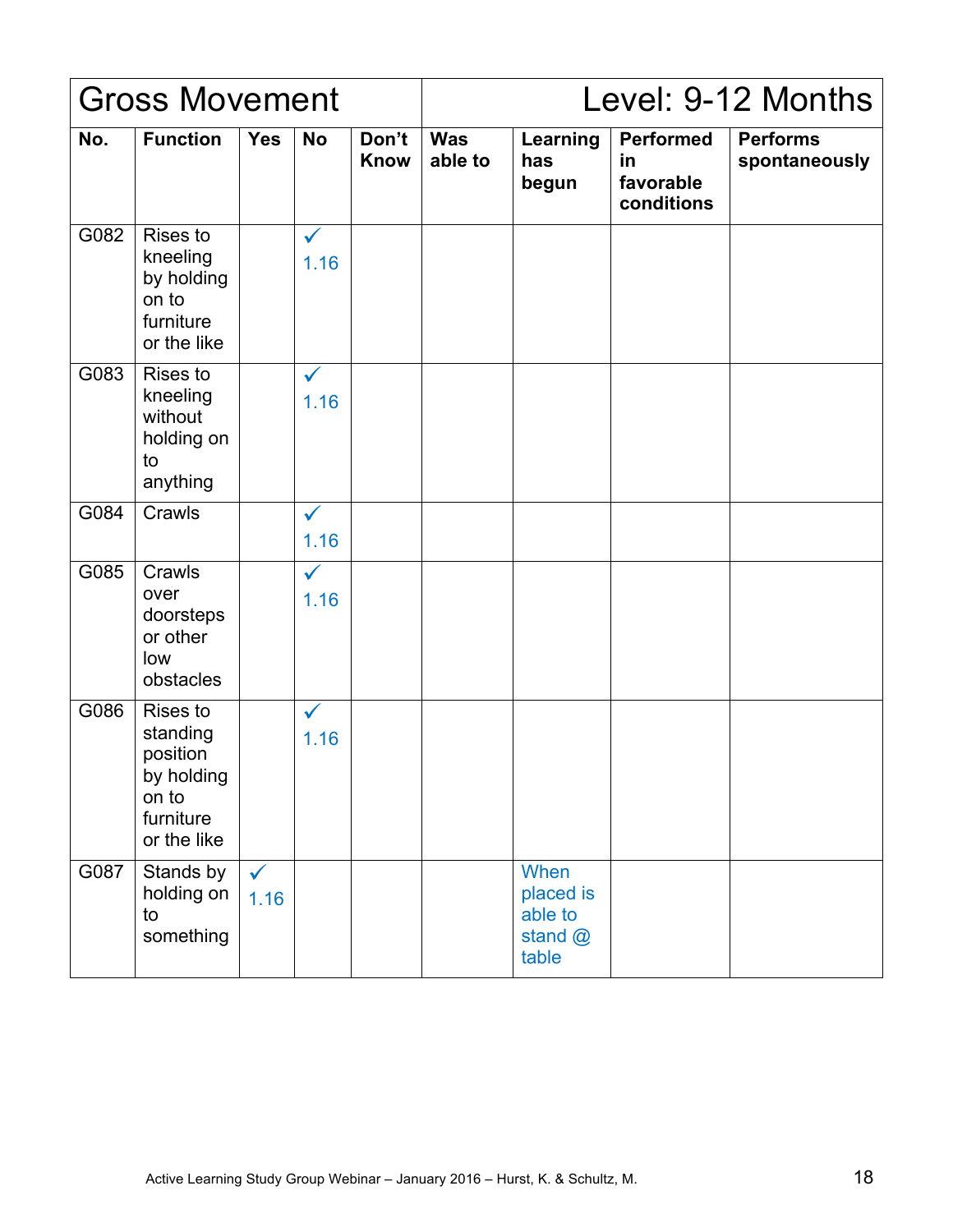|      | <b>Gross Movement</b>                                                                                               |                      |                      |                      |                                                                                                                  |                          |                                                   | Level: 9-12 Months               |
|------|---------------------------------------------------------------------------------------------------------------------|----------------------|----------------------|----------------------|------------------------------------------------------------------------------------------------------------------|--------------------------|---------------------------------------------------|----------------------------------|
| No.  | <b>Function</b>                                                                                                     | <b>Yes</b>           | <b>No</b>            | Don't<br><b>Know</b> | <b>Was</b><br>able to                                                                                            | Learning<br>has<br>begun | <b>Performed</b><br>in<br>favorable<br>conditions | <b>Performs</b><br>spontaneously |
| G088 | <b>Stands</b><br>with<br>support by<br>an adult:<br>initiates<br>walking<br>movement<br>s without<br>any<br>prompts |                      | $\checkmark$<br>1.16 |                      | <b>Requires</b><br>maximum<br>prompts,<br>weight<br>shifting &<br>taking<br>steps<br>(right<br>more<br>impaired) |                          |                                                   |                                  |
| G089 | <b>Walks</b><br>with<br>support<br>(held by<br>both<br>hands)                                                       |                      | $\checkmark$<br>1.16 |                      | Moderate<br>to<br>maximum<br>assistance                                                                          |                          |                                                   |                                  |
| G090 | <b>Walks</b><br>sideways<br>while<br>holding on<br>to sofa,<br>coffee<br>table or<br>the like                       |                      | $\checkmark$<br>1.16 |                      |                                                                                                                  |                          |                                                   |                                  |
| G091 | <b>Walks</b><br>unsupport<br>ed in the<br>swimming<br>pool                                                          |                      |                      | $\checkmark$<br>1.16 |                                                                                                                  |                          |                                                   |                                  |
| G092 | <b>Balances</b><br>while<br>sitting                                                                                 | $\checkmark$<br>1.16 |                      |                      |                                                                                                                  |                          |                                                   |                                  |
| G093 | Crawls<br>down from<br>sofa, bed,<br>soft chair                                                                     |                      |                      | $\checkmark$<br>1.16 |                                                                                                                  |                          |                                                   |                                  |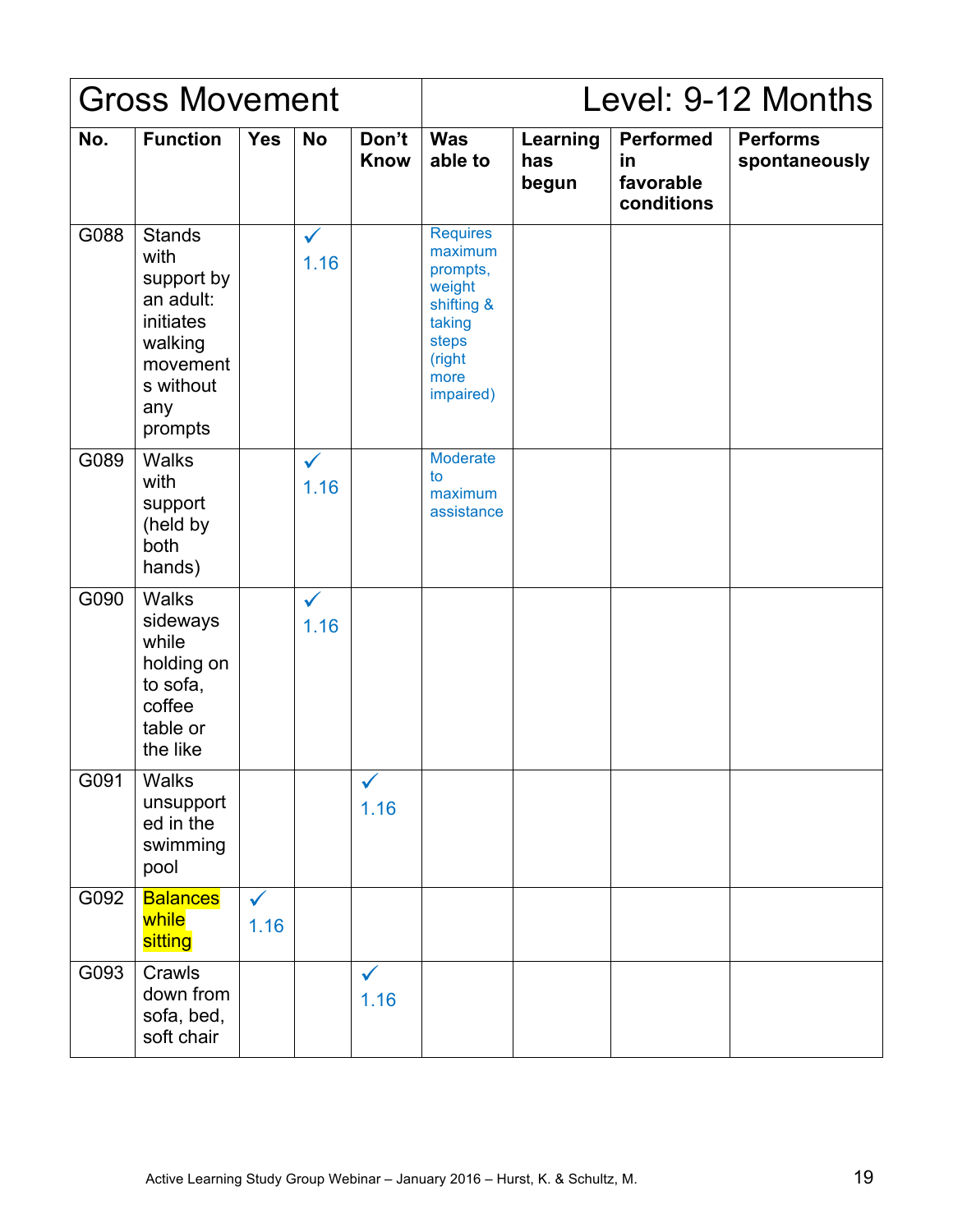|      | <b>Gross Movement</b>                                                                                             |                      |                      |                      |                       |                          |                                                   | Level: 9-12 Months                    |
|------|-------------------------------------------------------------------------------------------------------------------|----------------------|----------------------|----------------------|-----------------------|--------------------------|---------------------------------------------------|---------------------------------------|
| No.  | <b>Function</b>                                                                                                   | <b>Yes</b>           | <b>No</b>            | Don't<br><b>Know</b> | <b>Was</b><br>able to | Learning<br>has<br>begun | <b>Performed</b><br>in<br>favorable<br>conditions | <b>Performs</b><br>spontaneously      |
| G094 | Sails on<br>bottom or<br>crawls<br>towards<br>objects<br>thrown by<br>the child                                   |                      | $\checkmark$<br>1.16 |                      |                       |                          |                                                   |                                       |
| G095 | Uses a<br>Support<br>Bench to<br>promote<br>unsupport<br>ed sitting                                               |                      | $\checkmark$<br>1.16 |                      |                       |                          |                                                   |                                       |
| G096 | Uses a<br><b>HOPSA</b><br>dress to<br>promote<br>leg<br>movement<br>s in<br>upright<br>position                   |                      | $\checkmark$<br>1.16 |                      |                       |                          |                                                   |                                       |
| G097 | Uses the<br><b>Essef</b><br>Board to<br>promote<br>kicking<br>and<br>hopping<br>without<br>bearing<br>full weight |                      | 1.16                 |                      |                       |                          |                                                   |                                       |
| G098 | Uses the<br>Little<br>Room to<br>compare<br>movement<br>s and<br>related<br>feedback                              | $\checkmark$<br>1.16 |                      |                      |                       | $\times$ 1.16            |                                                   | Observed in the<br><b>Little Room</b> |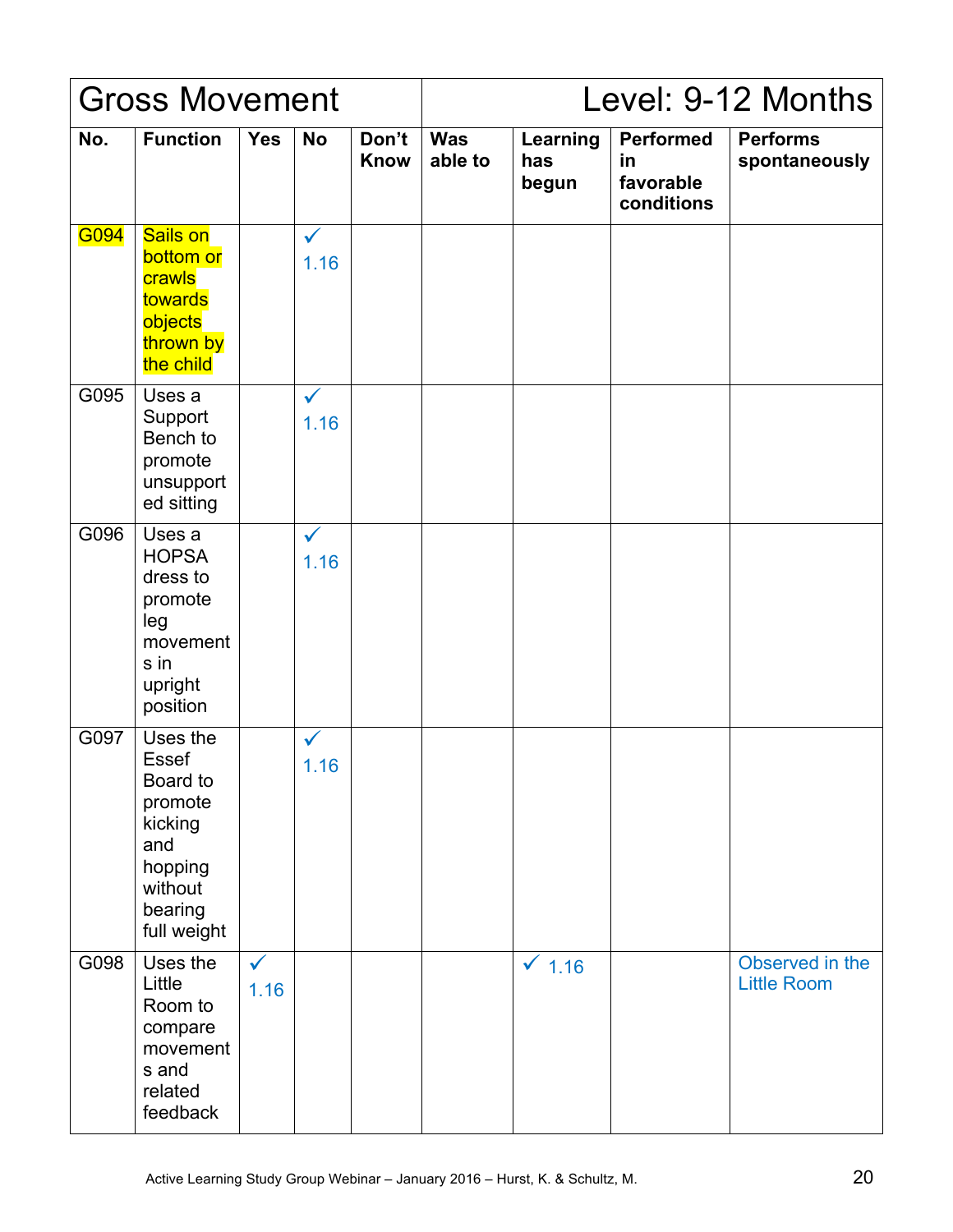# **Assessment Summary**

|                                  | months<br>$0 - 3$ | months<br>$3-6$ | $6-9$<br>months | $9-12$<br>months | $\begin{array}{c}\n 12 - 15 \\  15\n \end{array}$ | $\begin{array}{c}\n15-18 \\ \hline\n\end{array}$ | months<br>18-24 | $24-30$<br>months | $30-36$<br>months | $36-42$<br>months | months<br>42-48 |
|----------------------------------|-------------------|-----------------|-----------------|------------------|---------------------------------------------------|--------------------------------------------------|-----------------|-------------------|-------------------|-------------------|-----------------|
| <b>Gross Movement</b>            | 92%               | 87%             | 42%             | 25%              |                                                   |                                                  |                 |                   |                   |                   |                 |
| <b>Fine Movement</b>             | 70%               | 64%             | 34%             | 15%              |                                                   |                                                  |                 |                   |                   |                   |                 |
| <b>Mouth Movement</b>            |                   |                 |                 |                  |                                                   |                                                  |                 |                   |                   |                   |                 |
| <b>Visual Perception</b>         |                   |                 |                 |                  |                                                   |                                                  |                 |                   |                   |                   |                 |
| <b>Auditory Perception</b>       |                   |                 |                 |                  |                                                   |                                                  |                 |                   |                   |                   |                 |
| <b>Haptic-tactile Perception</b> |                   |                 |                 |                  |                                                   |                                                  |                 |                   |                   |                   |                 |
| Smell and taste                  |                   |                 |                 |                  |                                                   |                                                  |                 |                   |                   |                   |                 |
| <b>Spatial Perception</b>        |                   |                 |                 |                  |                                                   |                                                  |                 |                   |                   |                   |                 |
| <b>Object Perception</b>         |                   |                 |                 |                  |                                                   |                                                  |                 |                   |                   |                   |                 |
| Language Non-verbal              |                   |                 |                 |                  |                                                   |                                                  |                 |                   |                   |                   |                 |
| Language Verbal                  |                   |                 |                 |                  |                                                   |                                                  |                 |                   |                   |                   |                 |
| Comprehension of                 |                   |                 |                 |                  |                                                   |                                                  |                 |                   |                   |                   |                 |
| Language                         |                   |                 |                 |                  |                                                   |                                                  |                 |                   |                   |                   |                 |
| <b>Social Perception</b>         | 50%               | 50%             | 100%            | 25%              |                                                   |                                                  |                 |                   |                   |                   |                 |
| <b>Emotional Perception</b>      | 42%               | 50%             | 100%            | 20%              |                                                   |                                                  |                 |                   |                   |                   |                 |
| Play and Activities              |                   |                 |                 |                  |                                                   |                                                  |                 |                   |                   |                   |                 |
| <b>Toileting Skills</b>          |                   |                 |                 |                  |                                                   |                                                  |                 |                   |                   |                   |                 |
| <b>Undressing &amp; Dressing</b> |                   |                 |                 |                  |                                                   |                                                  |                 |                   |                   |                   |                 |
| Personal Hygiene                 |                   |                 |                 |                  |                                                   |                                                  |                 |                   |                   |                   |                 |
| <b>Eating Skills</b>             |                   |                 |                 |                  |                                                   |                                                  |                 |                   |                   |                   |                 |

#### **Assessment Summary**

We have questions…....how do you calculate if: You check "no" at a lower level because they have moved past that stage? You check "don't know" on an item? You check "yes" and "learning has begun"?

#### **Assignments for February**

- Complete 2 more fields in the assessment
- Videotape segments in play alone and in interaction with adult if you have not done so
- Post or send questions about assessment to Kate Hurst (hurstk@tsbvi.edu) before the January study group